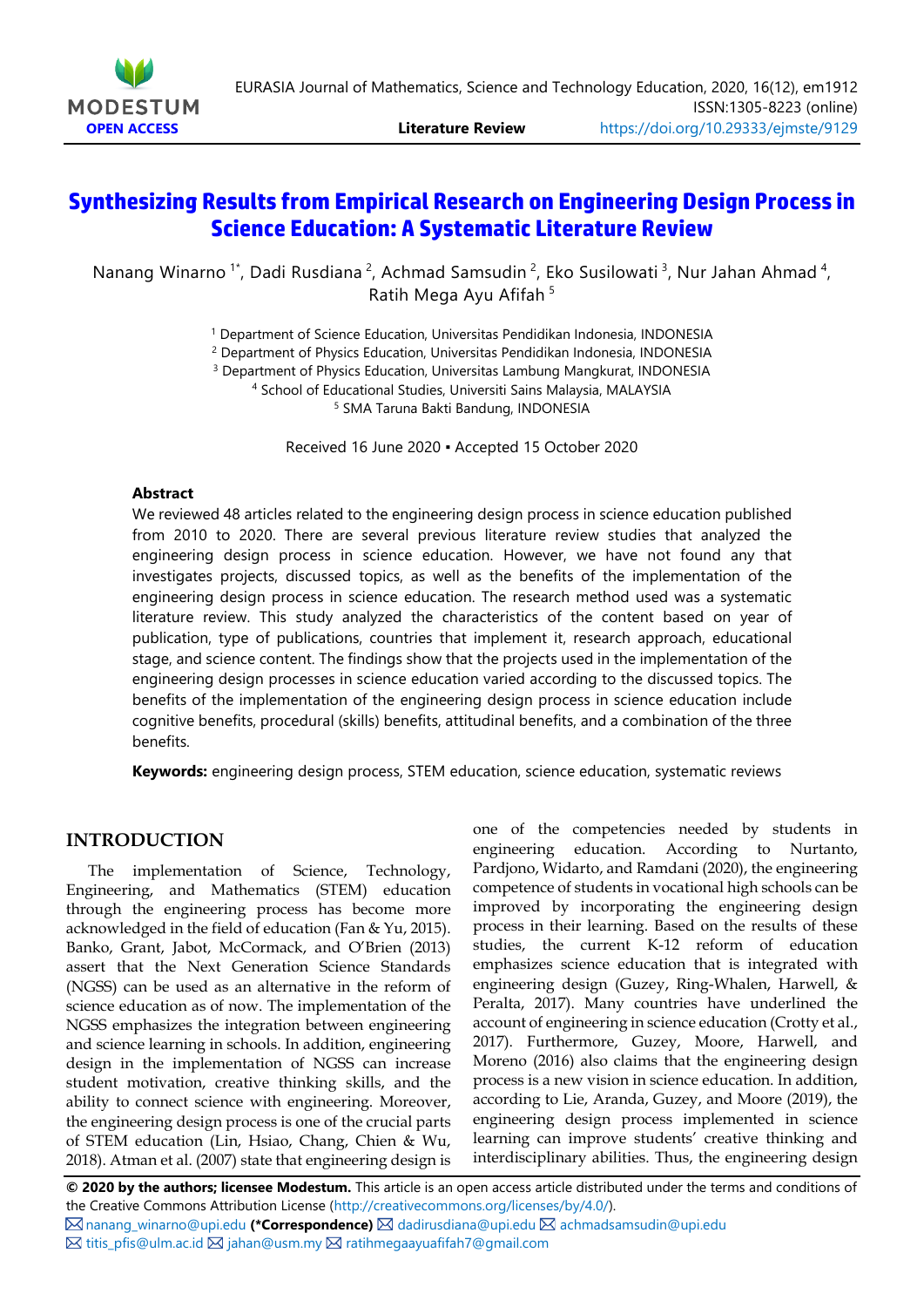#### **Contribution to the literature**

- Previous literature review study focused on the implementation of the engineering design processes in the K-12 science classrooms. However, this study aims to investigate projects, topics, and benefits of the implementation of the engineering design process in science education. This research is not limited to K-12 science classrooms, but this study investigates various levels of education, such as students, undergraduate or graduate students, and teachers.
- This research can be used as a reference for all stakeholders involved in science education.
- The results of this study can encourage science educators and other fields to implement the engineering design process in their learning.

process is not only applicable in engineering education, but it can also be implemented in science education.

Studies that integrate the engineering design process in science education have been carried out in several countries. Many of the aforementioned studies use various research approaches, such as mixed methods, quantitative, and qualitative. With the use of mixedmethod research approach, some studies aim to investigate: the influence of the engineering design process on students' situational interest (Dohn, 2013); students' perceptions of engineering and technology (Hammack, Ivey, Utley, & High, 2015); efficacy (Maeng, Whitworth, Gonczi, Navy, & Wheeler, 2017); content knowledge (Marulcu, & Barnett, 2013); students' conceptions (Schnittka & Bell, 2011; Dankenbring & Capobianco, 2016); and students' ability in handling the complexity of a task (English, King, & Smeed, 2016). In addition, some studies related to the engineering design process are also used to investigate some variables in the research. The aforementioned studies aim to investigate: the influence of the engineering design process on students' achievement and interest (Guzey, Ring-Whalen, Harwell, & Peralta, 2017); students' understanding and self-efficacy (Zhou et al., 2017); as well as content knowledge, STEM conceptions, and engineering views (Aydin-Gunbatar, Tarkin-Celikkiran, Kutucu & Ekiz-Kiran, 2018). Furthermore, Berland et al. (2013) attempt to examine the way students implement science and mathematics to their engineering work.

In a quantitative research approach, some studies aim to investigate: the influence of the engineering design process on problem-solving skills (Syukri, Halim, Mohtar & Soewarno, 2018) and teachers' response (Pleasants, Olson, & De La Cruz, 2020); the influence of the engineering design process on engineering content and attitudes towards STEM (Lie, Guzey, & Moore, 2019); interest towards STEM subjects and career (Shahali, Halim, Rasul, Osman, & Zulkifeli, 2016); curiosity and scientific disciplines (Ward, Lyden, Fitzallen, & León de la Barra, 2016); as well as science attitudes, and science content knowledge (Wendell & Rogers, 2013). In addition, Fan and Yu (2015) examines the influence of the STEM approach within engineering design practices on conceptual knowledge, higher-order thinking skills, and design project activity. Yu, Wu, and

Fan (2019) also look into the influence of the engineering design process on science knowledge and critical thinking within the delivered design product.

With the use of the qualitative research approach, some studies intend to analyze: the application of the engineering design process as well as its influence on students' understanding (Park, Park, & Bates, 2016; Schnittka, 2012), on teachers' understandings (Mesutoglu, & Baran, 2020), on reflective decisionmaking (Wendell, Wright, & Paugh, 2017), on students' views of design (Lie, Aranda, Guzey, & Moore, 2019), the classroom discourse (McFadden & Roehrig, 2018), and on problem-solving skills (English, Hudson, & Dawes, 2013). Some researches also examine the influence of the engineering design process on the generation of ideas and design thinking (English, Hudson, & Dawes, 2012), on the subject matter and pedagogical content knowledge (Hynes, 2012), as well as on mindful planning and students' modeling practices (Bamberger & Cahill, 2013). Capobianco, DeLisi, and Radloff (2018) also explain the development of elementary science teachers when implementing the engineering design process. Additionally, Chiu and Linn (2011) delve into how students integrate mathematics and science into their engineering design work.

In addition to using a mixed-method, quantitative, and qualitative research approach, we also found some studies related to the engineering design process that uses the systematic literature review (meta-analysis) method. One literature review study found is intended to summarize information on learnings with the engineering process through project-oriented capstone courses (Dutson, Todd, Magleby, & Sorensen, 1997). In addition, Lammi, Denson, and Asunda (2018) review articles related to engineering design challenges in secondary school settings. A review of articles on the engineering design process in science learning is also carried out by Arık & Topçu (2020). Their review investigates the steps of design in the engineering design process that are used for learning. Although we have managed to find literature reviews that analyze the implementation of the engineering design process in science education. However, we have not found any previous literature review studies that aim to investigate which projects and topics are used in the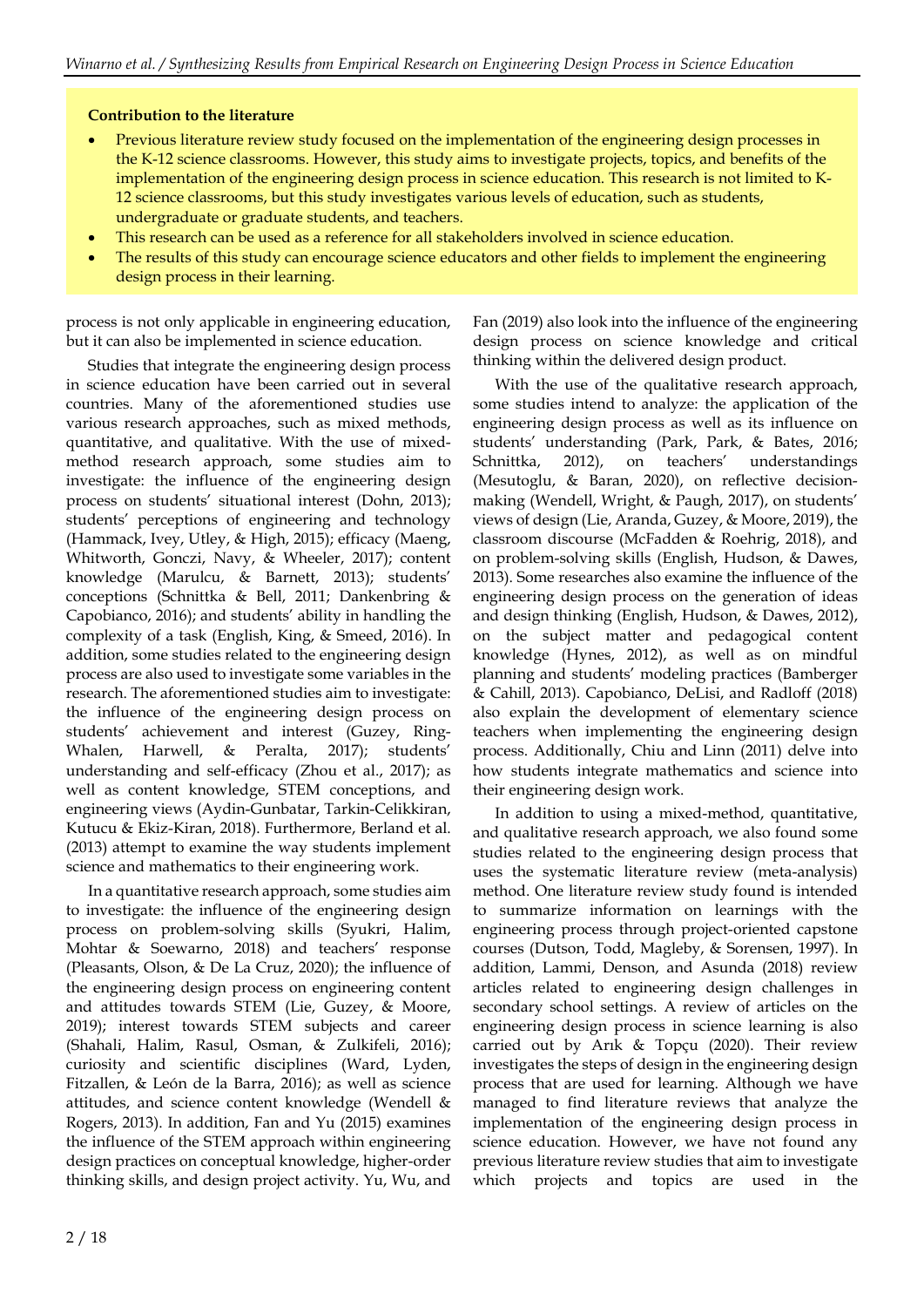implementation of the engineering design process in science education. Furthermore, studies investigating the benefits of implementing the engineering design process in science education have also not been carried out by previous researchers.

Based on this explanation, there have been innovations in education that integrate the engineering design process in science education. However, students still experience difficulties in connecting the design projects that they develop with Science (Chao et al., 2017). Berland et al. (2013) also state that although students are able to apply science and mathematics to their engineering projects, the implementation in itself is still rather inconsistent. In addition to students, teachers also claim that teaching science using the engineering design process is challenging and, still, leads to several problems (Capobianco, 2011). These problems are most probably caused by the fact that engineering design is a new, unfamiliar concept to some teachers. Due to the newness of engineering design, science teachers may feel challenged when implementing engineering in science education (Guzey, Harwell, Moreno, Peralta, & Moore, 2016). In addition, science learning, as of now, still encounters several problems in various countries. The problems in learning science are that students regard science as difficult, less interesting, and have too many formulas (Zhang & He, 2012; Winarno, Rusdiana, Riandi, Susilowati, & Afifah, 2020). Ogunkola and Samuel (2011) also explain that students' perceptions of science lessons are abstract; this arises in spite of the fact that science lessons are closely related to everyday life so that students can observe science directly in their environment. Furthermore, according to Sun, Wang, Xie, & Boon (2014), they argue that the implementation of science learning in schools still does not meet the expected standards; that said, there is a need for learning innovations to improve the quality of learning.

From the aforementioned explanation, it can be concluded that the implementation of the engineering design process in science education has not achieved its expected merit. This is mainly due to the implementation process in the field that is still faced with challenges (Berland, Martin, Ko, Peacock, Rudolph, & Gulobski, 2013; Capobianco, 2011; Chao et al., 2017) as the engineering design process is a new, unfamiliar concept to most science teachers (Guzey, Harwell, Moreno, Peralta, & Moore, 2016). According to Dankenbring and Capobianco (2016), the current reform of education is based on the integration of science learnings through engineering practices. Based on these problems, learning innovations that are based on the engineering design process are expected to be an alternative solution to solve various problems in science education.

This research explains the characteristics of its content, such as year of publication, type of publication, countries that implement the engineering design process, research approach, educational stage, and

science content. The purpose of analyzing the characteristics of the content is to provide an overview of the articles analyzed in this study. Furthermore, we also investigated which projects and topics are used in previous studies in implementing the engineering design process in science education (Science, Physics, Chemistry, and Biology). In addition, the results of this study can provide a comprehensive explanation for stakeholders in the field of science education who will implement the engineering design process into their learning. For example, to teach the topic of "energy" by using the engineering design process, we will mention some alternative projects that are suitable for use on the topic of energy based on the results of the previous studies. Furthermore, this study also explains the benefits of the engineering design process in science education. The elaboration of the benefits of the engineering design process in science education is based on cognitive, procedural/skills, attitudinal benefits, and a combination of the aforementioned three benefits. Therefore, the results of this study are not only useful for stakeholders in the field of science education who will implement the engineering design process, but also for future researchers. We served the data in the form of tables so that readers will find it easier to comprehend. The results of previous research reveal that learning with the engineering design process had a positive effect on students (Kim, Oliver, & Kim, 2019).

Thus, a literature review study that discusses the engineering design process in science education is essential to be carried out. The results of this study are expected to be beneficial as reference for all stakeholders involved in science education, especially teachers, lecturers, or future researchers. In addition, the engineering design process can be used as an alternative learning approach in science education. The aim of this study was to review 48 articles related to the engineering design in science education that are published from 2010 to 2020. There are three research questions used to guide the process of this study:

- 1. How is the distribution of research based on the characteristics of the content?
- 2. What are the projects and discussed topics in the implementation of the engineering design process in science education?
- 3. What are the benefits of the engineering design process in science education?

# **METHODS**

### **Research Design**

The research method used in this study was a systematic literature review (Petticrew & Roberts, 2008). We chose 48 articles from highly-regarded journals published from 2010 to 2020. All journals chosen are indexed by Scopus and Web of Science (WoS). Scopus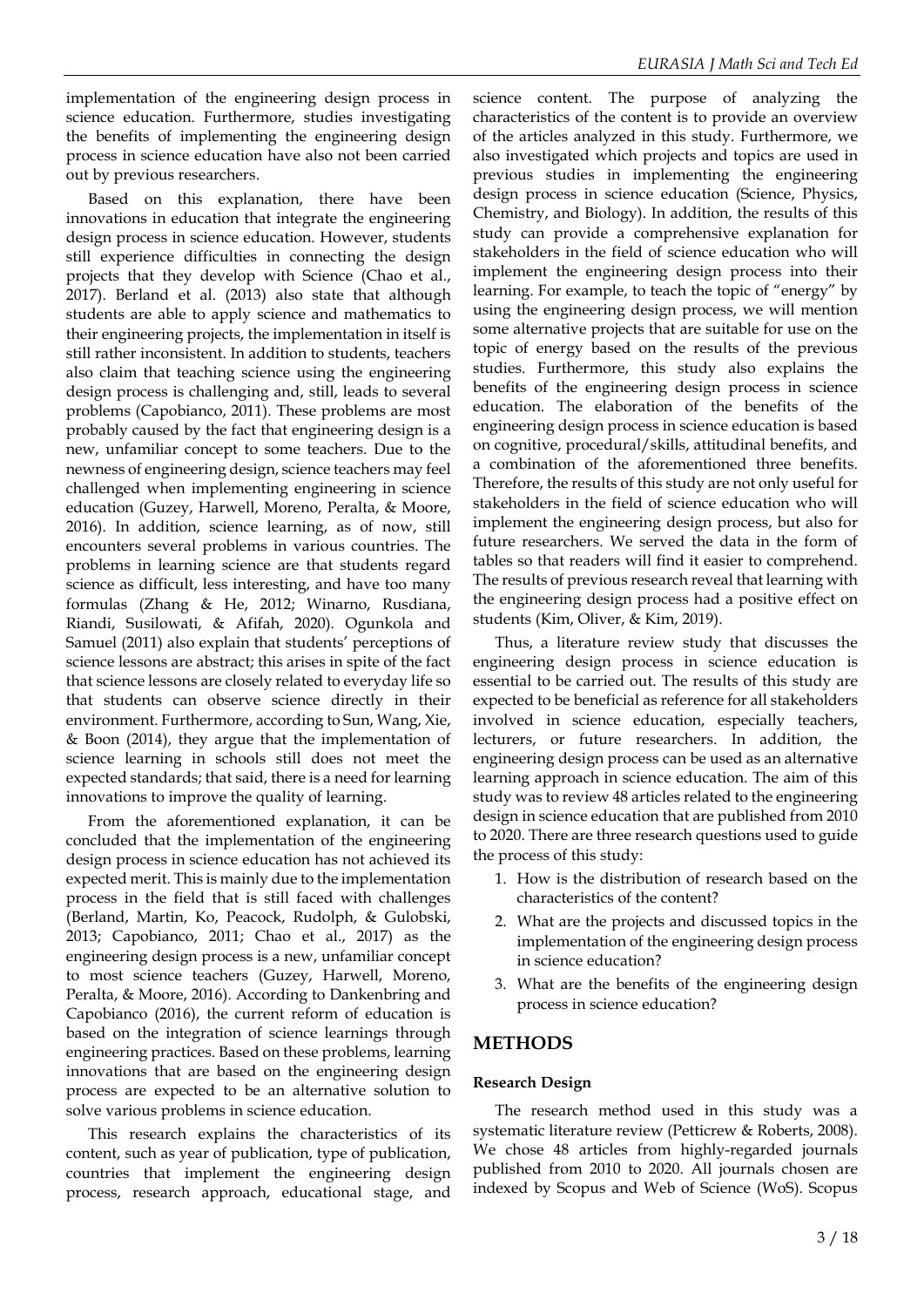|              | Table 1. The stages of the review process |                                                                                                                                                                                                                                                                                                                                                                                                                                                                                                                                                                                                                                                                                                                       |  |  |  |  |
|--------------|-------------------------------------------|-----------------------------------------------------------------------------------------------------------------------------------------------------------------------------------------------------------------------------------------------------------------------------------------------------------------------------------------------------------------------------------------------------------------------------------------------------------------------------------------------------------------------------------------------------------------------------------------------------------------------------------------------------------------------------------------------------------------------|--|--|--|--|
|              | NO Stages                                 | Actions                                                                                                                                                                                                                                                                                                                                                                                                                                                                                                                                                                                                                                                                                                               |  |  |  |  |
| $\mathbf{1}$ | Determining the<br>research questions     | Discussing the research questions among the writers based on the research theme that is the<br>engineering design process in science education                                                                                                                                                                                                                                                                                                                                                                                                                                                                                                                                                                        |  |  |  |  |
| 2            |                                           | Determining the criteria We are determining the criteria of the articles to be shortlisted for review. The articles must be<br>related to the engineering design process in science education and must be indexed by Scopus<br>and Web of Science or just Scopus. The articles selected to be indexed by Scopus have at least a<br>quartile 2 (Q2) category so that the quality of the articles is classified as excellent. In addition, we<br>selected articles that are in English only.                                                                                                                                                                                                                            |  |  |  |  |
| 3            | for the review                            | Producing the protocol Generating a research framework for each section, starting from the title, introduction, method,<br>results, discussion, and conclusion                                                                                                                                                                                                                                                                                                                                                                                                                                                                                                                                                        |  |  |  |  |
| 4            | Searching, screening,<br>and selecting    | Looking for journals from the highly-regarded publishers with the following keywords:<br>engineering design process, engineering design, engineering design in science education, or<br>STEM through the engineering design process.<br>We were shortlisting articles based on the predetermined criteria. All articles must be published<br>by international highly-regarded journals and related to the engineering design process in<br>science education. If the articles did not meet these criteria, they were exempted from review.<br>Discussing the validity and the reliability of the articles among authors<br>Choosing articles that are relevant to the engineering design process in science education |  |  |  |  |
| 5            | Analyzing and<br>interpreting             | Reading and understanding the content of the chosen articles<br>Analyzing the chosen articles for review according to the predetermined research questions<br>Interpreting the results of the analysis in the form of tables and figures<br>Discussing the results of the analysis as well as synthesizing it with the results of the previous<br>studies                                                                                                                                                                                                                                                                                                                                                             |  |  |  |  |
| 6            | Producing the article                     | Writing a literature review article following the intended journal's format                                                                                                                                                                                                                                                                                                                                                                                                                                                                                                                                                                                                                                           |  |  |  |  |
| 7            | Dissemination                             | Publishing the article to international journals                                                                                                                                                                                                                                                                                                                                                                                                                                                                                                                                                                                                                                                                      |  |  |  |  |

and Web of Science (WoS) were used as the basis for selecting articles because they are both reputable journal indexers. The articles published on Scopus and the Web of Science (WoS) are also of good quality and can be accounted for. This study aims to review 48 articles related to engineering design in science education.

### **Research Procedure**

In carrying out this study, there were seven stages of the review process: (1) Determining the research questions; (2) Determining the criteria; (3) Producing the protocol for the review; (4) Searching, screening, and selecting; (5) Analyzing and interpreting; (6) Producing the article; and (7) Dissemination (Bennett, Lubben, Hogarth, & Campbell, 2005; Borrego, Foster, & Froyd. 2014). The stages of the review process are elaborated in Table 1.

### **Data Collection**

The articles chosen for review were published from January 2010 to April 2020. The highly-regarded publishers that were chosen are Taylor & Francis, Springer, Wiley, Cambridge, Elsevier, Emerald, Oxford, Sage, etc. We also looked for articles directly on the website of international journals. The keywords used were: "STEM approach" "STEM education", "engineering design", "engineering design process", "engineering design in science education" or "STEM through the engineering design process". There were about 393 articles found. However, only 48 articles met

our research criteria. The number of articles is symbolized by the letter "f" in the table. The shortlisted journals for review are to be found in Table 2.

From Table 2, it shows that out of 19 international journals, 15 journals are indexed by both Scopus and WoS, and the remaining four are indexed by Scopus only. Out of the 48 chosen articles, 38 articles are indexed by both Scopus and WoS, and the remaining ten are indexed by Scopus only. All chosen journals can be found in Scimago Journal & Country Rank (Scimagojr.com). Scimago Journal & Country Rank states that the journals have high H-index. Also, most of the journals are indexed by Web of Science based on Clarivate Analytics. Therefore, it can be concluded that the articles chosen for this study are of good quality.

### **Data Analysis**

The data obtained in this study were analyzed with a descriptive approach. We classified the data in the form of tables and figures based on the predetermined research framework. The data was then discussed comprehensively and synthesized with the previous research. The focus of this study is to investigate the distribution of research based on the characteristics of the content, projects and discussed topics, and the benefits of the engineering design process in science education.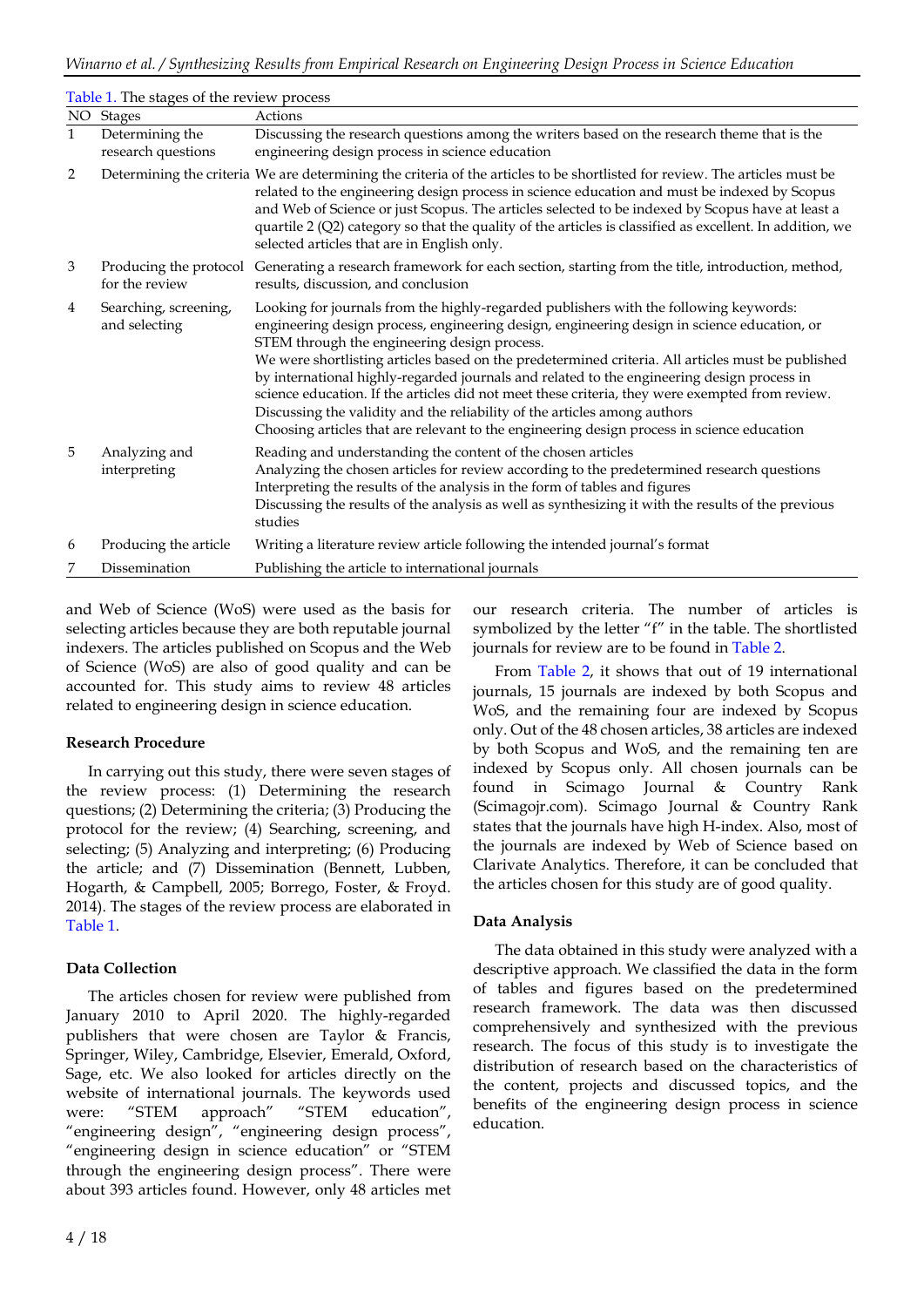|              | Table 2. The shortlisted articles for review                              |    |       |                           |            |
|--------------|---------------------------------------------------------------------------|----|-------|---------------------------|------------|
|              | No Name of journal                                                        |    | (%)   | Indexed By                | H-Index    |
|              |                                                                           |    |       |                           | 2019 (SJR) |
| $\mathbf{1}$ | Journal of Research in Science Teaching                                   | 2  | 04.17 | Scopus (Q1) & WoS         | 121        |
| 2            | Science Education                                                         | 2  | 04.17 | Scopus (Q1) & WoS         | 108        |
| 3            | International Journal of Science Education                                | 6  |       | 12.50 Scopus (Q1) & WoS   | 102        |
| 4            | Journal of Engineering Education                                          | 3  |       | 06.25 Scopus (Q1) & WoS   | 101        |
| 5            | Journal of Educational Research                                           | 1  |       | 02.08 Scopus (Q1) & WoS   | 71         |
| 6            | <b>Instructional Science</b>                                              | 1  |       | 02.08 Scopus (Q1) & WoS   | 68         |
| 7            | Journal of Science Education and Technology                               | 6  |       | 12.50 Scopus (Q1) & WoS   | 56         |
| 8            | <b>Research Science Education</b>                                         | 3  |       | 06.25 Scopus (Q1) & WoS   | 50         |
| 9            | European Journal of Engineering Education                                 |    |       | 02.08 Scopus (Q1) & WoS   | 41         |
| 10           | Journal of Science Teacher Education                                      |    |       | 02.08 Scopus (Q1) & WoS   | 40         |
| 11           | Chemistry Education Research and Practice                                 | 1  |       | 02.08 Scopus (Q1) & WoS   | 40         |
| 12           | International Journal of Technology and Design Education                  | 3  |       | 06.25 Scopus $(Q1)$ & WoS | 37         |
| 13           | International Journal of Science and Mathematics Education                | 6  |       | 12.50 Scopus (Q1) & WoS   | 35         |
| 14           | Computer Applications in Engineering Education                            | 1  | 02.08 | Scopus (Q1) & WoS         | 26         |
| 15           | Journal of Baltic Science Education                                       | 1  | 02.08 | Scopus (Q2) & WoS         | 14         |
| 16           | Journal of Pre-College Engineering Education Research                     | 7  | 14.58 | Scopus (Q1)               | 8          |
| 17           | Jurnal Pendidikan IPA Indonesia (Indonesian Journal of Science Education) | 1  | 02.08 | Scopus (Q2)               | 12         |
| 18           | Eurasia Journal of Mathematics Science and Technology Education           |    | 02.08 | Scopus $(Q2)$             | 31         |
| 19           | Australasian Journal of Engineering Education                             | 1  | 02.08 | Scopus $(Q2)$             | 5          |
|              | Total                                                                     | 48 | 100   |                           |            |



Figure 1. The distribution of research based on year of publication

## **RESULTS**

#### **Research Question 1: How is the Distribution of Research Based on the Characteristics of the Content?**

The distribution of research is divided based on the following characteristics: year of publication, type of publication, countries that implement the engineering design process, research approach, educational stage, and science content.

#### *The distribution of research based on year of publication*

The distribution of research chosen for review ranged from 2010 to 2020. The complete data can be seen in Figure 1.

From Figure 1, it can be seen that the distribution varied each year: 1 article (02.08%) was published in 2010; 2 articles (04.17%) were published in 2011; 3 articles (06.25%) were published in 2012; 7 articles (14.58%) were published in 2013; 2 articles (04.17%) were published in 2014; 5 articles (10.42%) were published in 2015; 8 articles (16.67%) were published in 2016; 7 articles (14.58%) were published in 2017; 5 articles (10.42%) were published in 2018; 6 articles (12.50%) were published in 2019; and 2 articles (04.17%) were published in 2020. In conclusion, the highest number of reviewed articles was published in 2016, and the lowest number of reviewed articles was published in 2010.

### *The distribution of research based on the type of publication*

The distribution of research based on the type of publication is divided into journal, proceeding, and thesis. The data can be seen in Table 3.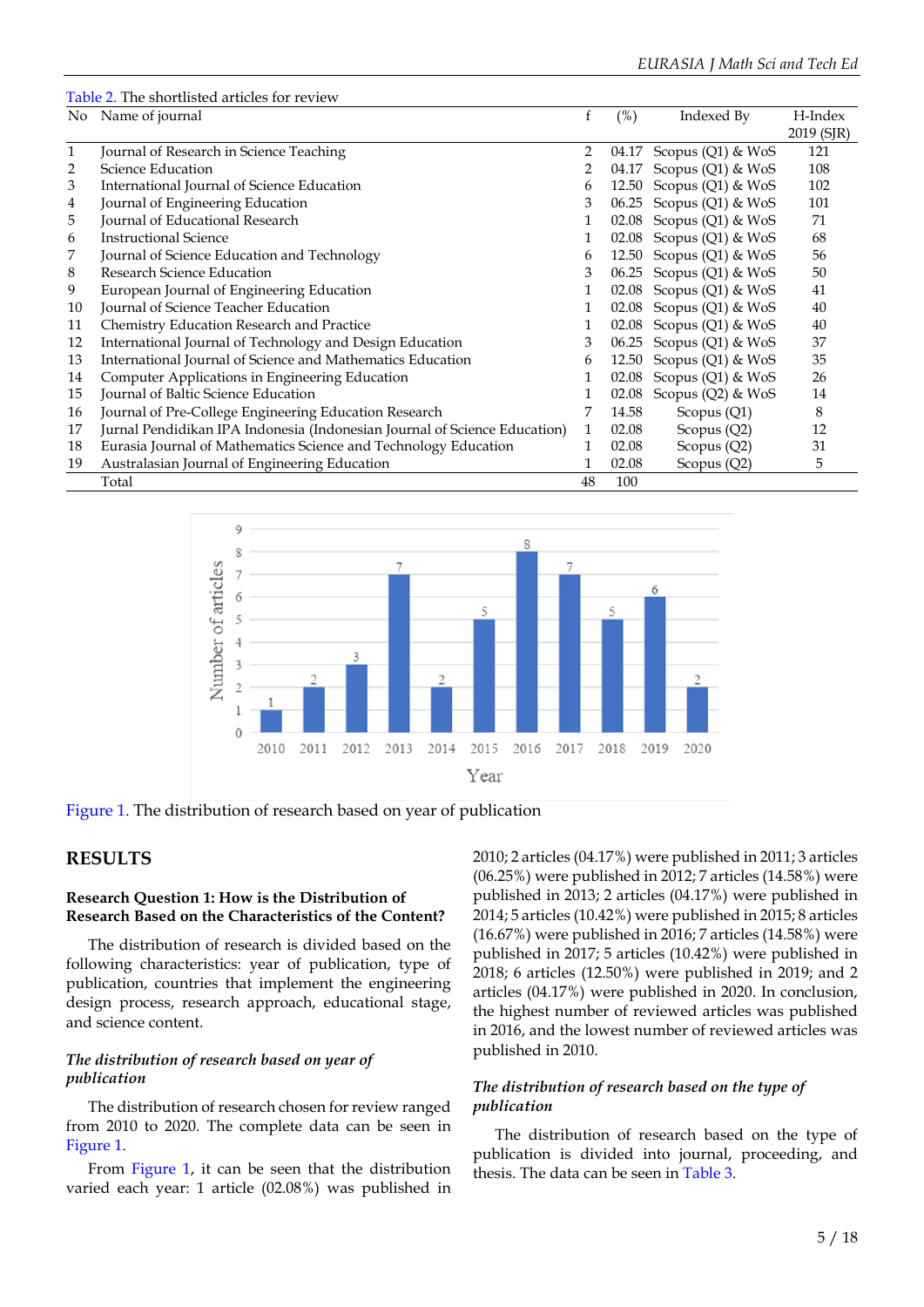|           | Table 3. The distribution of research based on the type of publication |    |     |  |  |  |  |
|-----------|------------------------------------------------------------------------|----|-----|--|--|--|--|
| <b>NO</b> | <b>Type of Publications</b>                                            |    |     |  |  |  |  |
|           | Journal                                                                | 48 | 100 |  |  |  |  |
|           | Proceeding                                                             |    |     |  |  |  |  |
|           | Thesis                                                                 |    |     |  |  |  |  |
| Total     |                                                                        | 48 | 100 |  |  |  |  |



Figure 2. The map of the countries and regions that implement the engineering design process in science education

Table 4. The distribution of research based on the countries that implement the engineering design process in science education

|                                                 | No Country |                                                                                                     | $(\%)$                                                                                        | E.g., (only first author cited)                                                                   |
|-------------------------------------------------|------------|-----------------------------------------------------------------------------------------------------|-----------------------------------------------------------------------------------------------|---------------------------------------------------------------------------------------------------|
|                                                 | 1 USA      | 34                                                                                                  | 70.83                                                                                         | Apedoe (2013); Bamberger (2013); Berland (2013); Berland (2014); Berland (2016); Capobianco       |
|                                                 |            |                                                                                                     |                                                                                               | (2014); Capobianco (2018); Chao (2017); Chase (2019); Chiu (2011); Crotty (2017); Dankenbring     |
|                                                 |            |                                                                                                     |                                                                                               | (2016); Egbue (2015); Guzey (2017); Hammack (2015); Hertel (2017); Hynes (2012); Johnston (2019); |
|                                                 |            |                                                                                                     | Lie (2019); Lie (2019); Maeng (2017); Marulcu (2013); McFadden (2018); Park (2016); Pleasants |                                                                                                   |
|                                                 |            | (2020); Schnittka (2011); Schnittka (2012); Valtorta (2015); Wendel (2010); Wendell (2013); Wendell |                                                                                               |                                                                                                   |
| (2017); Wendell (2019); Xie (2018); Zhou (2017) |            |                                                                                                     |                                                                                               |                                                                                                   |
| $\mathcal{P}$                                   | Australia  | 5.                                                                                                  | 10.42                                                                                         | English (2012); English (2013); English (2016); King (2016); Ward (2016)                          |
| 3                                               | Taiwan     | 3                                                                                                   | 06.25                                                                                         | Yu (2019); Mesutoglu (2020); Fan (2015)                                                           |
| 4                                               | Turkey     | 2                                                                                                   | 04.17                                                                                         | Aydin-Gunbatar (2018); Korur (2015)                                                               |
| 5.                                              | Malaysia   | $\mathcal{P}$                                                                                       | 04.17                                                                                         | Shahali (2016); Siew (2016)                                                                       |
| 6                                               | Denmark    |                                                                                                     | 02.08                                                                                         | Dohn (2013)                                                                                       |
| 7                                               | Indonesia  | 1                                                                                                   | 02.08                                                                                         | Syukri (2018)                                                                                     |
|                                                 | Total      | 48                                                                                                  | 100                                                                                           |                                                                                                   |

Based on Table 3, it can be seen that all articles for review were chosen from 48 international journals (100%). Although many articles on the engineering design process in science education have been published in proceedings and theses, we did not choose the articles from these proceedings and theses. We aim that the articles selected for review are articles of excellent quality and can be accounted for. In addition, the selection of articles from journals indexed by Scopus or Web of Science (WoS) is more stringent and has been through a peer review. Based on the given data, it can be concluded that the articles chosen for this study are of good repute and quality.

#### *The distribution of research based on countries and regions that implement the engineering design process in science education*

The data of the countries and regions that implement the engineering design process in science education were obtained from the affiliation of the writer of the chosen articles. The complete data can be seen in Figure 2.

Based on Figure 2, the countries that implement the engineering design process in science education are the United States of America (USA), Australia, Taiwan, Turkey, Malaysia, Denmark, and Indonesia. The distribution of research can be seen in Table 4.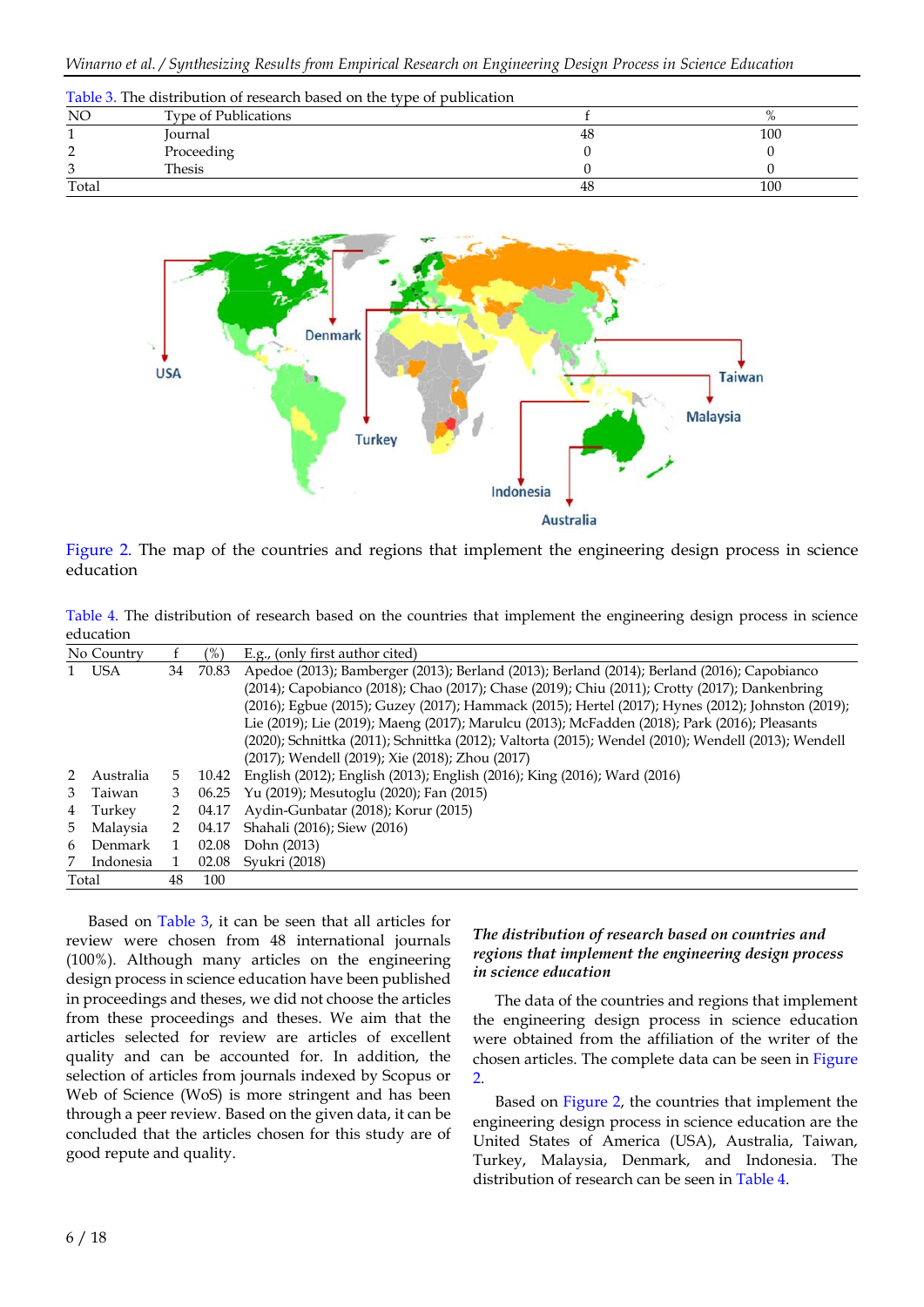| Table 5. Research Approach |                   |    |               |  |  |  |
|----------------------------|-------------------|----|---------------|--|--|--|
| No                         | Research Approach |    | $\frac{9}{6}$ |  |  |  |
|                            | Quantitative      | 10 | 31.25         |  |  |  |
| ◠                          | Oualitative       | 20 | 41.67         |  |  |  |
| 3                          | Mixed Methods     | 13 | 27.08         |  |  |  |
| Total                      |                   | 48 | 100           |  |  |  |

Table 6. The distribution of research based on the educational stage

| Participants/sample | ־ר־<br>Educational Stage (Level)     |    | $\frac{9}{6}$ | Total $(\%)$ |
|---------------------|--------------------------------------|----|---------------|--------------|
| Student             | Elementary/Primary school            | 10 | 20.83         |              |
|                     | Middle school                        | 15 | 31.25         |              |
|                     | High school                          |    | 14.58         |              |
|                     | University/undergraduate             |    | 04.17         | 37 (77.08)   |
|                     | Elementary and middle school         |    | 04.17         |              |
|                     | Middle and high school               |    | 02.08         |              |
| Teacher             | Elementary                           | 6  | 12.50         |              |
|                     | Middle School                        | 4  | 08.33         | 10(20.83)    |
| Others              | Undergraduate and graduated students |    | 02.08         | 1(02.08)     |
| Total               |                                      | 48 | 100           | 48 (100)     |

Based on Table 4, it can be seen that the United States of America had the highest number of articles with 34 articles (70.83%). Denmark and Indonesia were the lowest in the number of articles with 1 article (02.08%), respectively. From the data, it can be concluded that there are very few countries that implement the engineering design process in science education.

#### *The distribution of research based on the research approach*

The research approach was determined by the research method used in the articles. The complete data can be seen in Table 5.

Based on Table 5, it can be seen that there were three research approaches: quantitative, qualitative, and mixed methods. The most used research approach was qualitative with 20 articles (41.67%), and the least used approach was mixed methods with 13 articles (27.08%).

### *The distribution of research based on the educational stage*

The sample of participants in the articles was analyzed to determine the distribution of research based on the educational stage. This aims to provide an overview of the distribution of previous studies related to engineering design process in science education based on the level of education. Elementary school level consists of students aged around 6-12 years. Middle school level consists of students who have graduated from elementary school within an age of around 12-15 years. High school level consists of students who have graduated from middle school within an age of 15-18 years. Undergraduate level consists of students who have graduated from high school and continue their studies to university level within the age of around 18- 22 years. Meanwhile, graduate students are students who have graduated from university level around the

age of 22 years or more. The complete data can be seen in Table 6.

Based on Table 6, it can be seen that there were 37 articles (77.08%) which sample or participant consisted of students; 10 articles (20.83%) with teachers as the sample or participants; and 1 article (02.08%) with undergraduate/graduate students as the sample of participants. The distribution of research based on the educational stage was found the highest in middle school students with 15 articles (31.25%). The lowest came from undergraduate/graduate students with only 1 article (02.08%). From the data, it can be concluded that the engineering design process is implemented in science education of various educational stages (level). However, the implementation in the undergraduate/graduate level is still rather scarce when compared to the elementary school, middle school, and high school levels.

#### *The distribution of research based on science content*

This study divides the science content into 5: Science, Physics, Biology, Chemistry, and the integration of science with other subjects. The selection of articles containing the integration of science with other subjects aims to investigate fields other than science that use one of the topics of science in their research. The discussion of the results of this study is broader and more comprehensive because interdisciplinary fields related to science are also described in this study. The science content was divided based on school subjects or research topics. The complete data can be seen in Table 7.

From Table 7, it can be seen that the implementation of the engineering design process was mostly found in the subject of science, with the least found in the integration of science with other subjects. Based on the data, it can be concluded that the engineering design process is implemented in Science, Physics, Biology,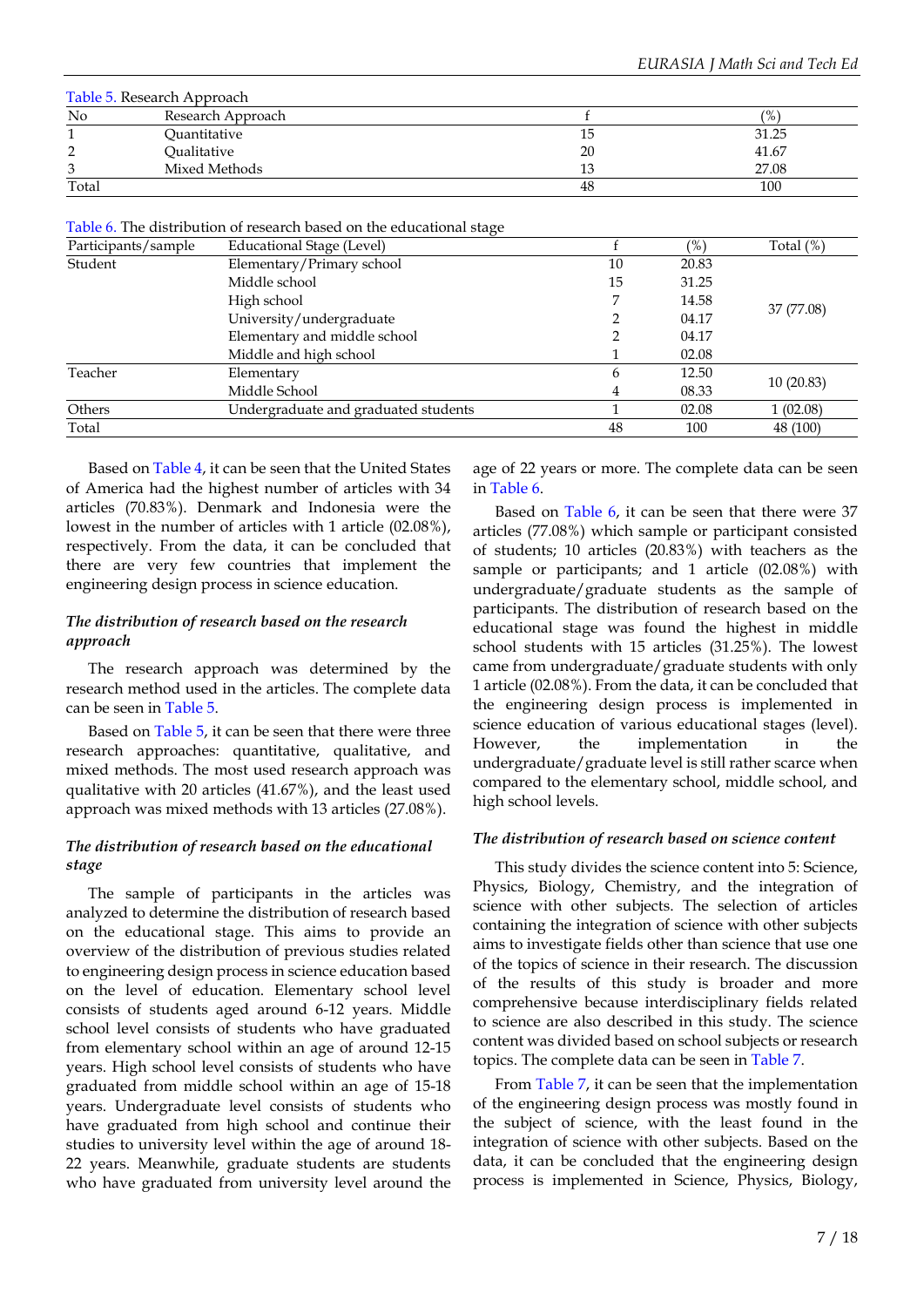|                    | Table 7. The distribution of research based on the science content |    |               |
|--------------------|--------------------------------------------------------------------|----|---------------|
| Science Content    | Information                                                        |    | $\frac{9}{6}$ |
| Science            |                                                                    | 18 | 37.50         |
| Physics            |                                                                    | 17 | 35.42         |
| Biology            |                                                                    |    | 06.25         |
| Chemistry          |                                                                    |    | 06.25         |
| The integration of | Science and Mathematics                                            |    | 08.33         |
| science with other | Physics, Biology, and Chemistry                                    |    | 02.08         |
| subjects           | Science, Mathematics, and Computers                                |    | 02.08         |
|                    | Physics and Biology                                                |    | 02.08         |
| Total              |                                                                    |    | 48            |

Table 8. The projects and discussed topics in science

|     | No Project                                                                                                                                                                               | Topic                                                                               | E.g., (only first author<br>cited) |
|-----|------------------------------------------------------------------------------------------------------------------------------------------------------------------------------------------|-------------------------------------------------------------------------------------|------------------------------------|
| 1.  | - A better play dough.                                                                                                                                                                   | - States of Matter                                                                  | Capobianco (2014)                  |
|     | - Birds busting a beat                                                                                                                                                                   | - Simple machines                                                                   |                                    |
|     | - Crawler creations (Lego crawler)                                                                                                                                                       | - Forces affect the motion and speed                                                |                                    |
| 2.  | Musical instrument, door alarm, compost column, and<br>solar panel tracker                                                                                                               | Energy and matter                                                                   | Capobianco (2018)                  |
| 3.  | A prototype of a structure that will provide shade over a Solar system<br>picnic table during noontime in both the summer and<br>winter.                                                 |                                                                                     | Dankenbring (2016)                 |
| 4.  | A catapult, produce the most carbon dioxide, to measure The topic is not explained<br>salt content in water, wind generator, wind-powered<br>vehicle, vehicle and a glider that can soar |                                                                                     | Dohn (2013)                        |
| 5.  | Bridge construction                                                                                                                                                                      | Measurements                                                                        | English (2012)                     |
| 6.  | The earthquake design                                                                                                                                                                    | Earthquake                                                                          | English (2016)                     |
| 7.  | Teacher's engineering talk                                                                                                                                                               | Genetically modified organisms                                                      | Guzey (2017)                       |
| 8.  | Alarm circuits, cleaning an oil Spill, evaluating a                                                                                                                                      | Electricity, the effects of oil spills on                                           | Hertel (2017)                      |
|     | landscape, plant packages electricity, the effects of oil                                                                                                                                | ecosystems, erosion and landforms,                                                  |                                    |
|     | spills on ecosystems, erosion and landforms, plants and                                                                                                                                  | plants and functions of a package                                                   |                                    |
|     | functions of packages                                                                                                                                                                    |                                                                                     |                                    |
| 9.  | Nesting platforms                                                                                                                                                                        | Ecology                                                                             | Lie (2019)                         |
| 10. | - Circuit building, instrument, bridge, tower,<br>submersible, roller coaster, and rocket                                                                                                | - Electricity, simple machines, sound,<br>and force, motion, and energy             | Maeng (2017)                       |
|     | - Water filter, rover, watershed, ocean floor model, ways -<br>to contain/clean up oil spills, hurricane-proof building,<br>and weather instrument environmental science                 | Human impacts on the environment,<br>space, erosion, watersheds, oceans,<br>weather |                                    |
|     | - Gardens, ecosystems, and habitats                                                                                                                                                      | - Ecosystems, homeostasis, and plants                                               |                                    |
| 11. | A mining extraction tool                                                                                                                                                                 | Renewable and non-renewable                                                         | McFadden (2018)                    |
|     |                                                                                                                                                                                          | resources                                                                           |                                    |
| 12. | Wind turbine                                                                                                                                                                             | Energy                                                                              | Mesutoglu (2020)                   |
| 13. | Building, road, dam, or other civil structure                                                                                                                                            | A chemical technology                                                               | Pleasants (2020)                   |
| 14. | Building a submarine                                                                                                                                                                     | Fluid                                                                               | Siew (2016)                        |
| 15. | Musical instrument, model house, people mover, an                                                                                                                                        | Simple machines                                                                     | Wendell (2013)                     |
|     | animal model                                                                                                                                                                             |                                                                                     |                                    |
| 16. | Bridges, water filters, maglev vehicles, knee braces,                                                                                                                                    | Energy                                                                              | Wendell (2017)                     |
|     | windmills, pollinators, knee Braces, circuits                                                                                                                                            |                                                                                     |                                    |
| 17. | Automatic plant watering device                                                                                                                                                          | Energy transfer                                                                     | Wendell (2019)                     |
|     | 18. A three-dimensional model of the toy                                                                                                                                                 | The topic is not explained                                                          | Yu (2019)                          |

Chemistry, and the integration of science with other subjects.

#### **Research Question 2: What are the Projects and Discussed Topics in the Implementation of the Engineering Design Process in Science Education?**

The design projects and discussed topics in the implementation of the engineering design process were mostly found in Science, Physics, Biology, Chemistry, and the integration of science with other subjects.

#### *The projects and topics in science*

The data of the projects and discussed topics in science can be seen in Table 8.

Table 8 shows that there were 18 projects related to the implementation of the engineering design process in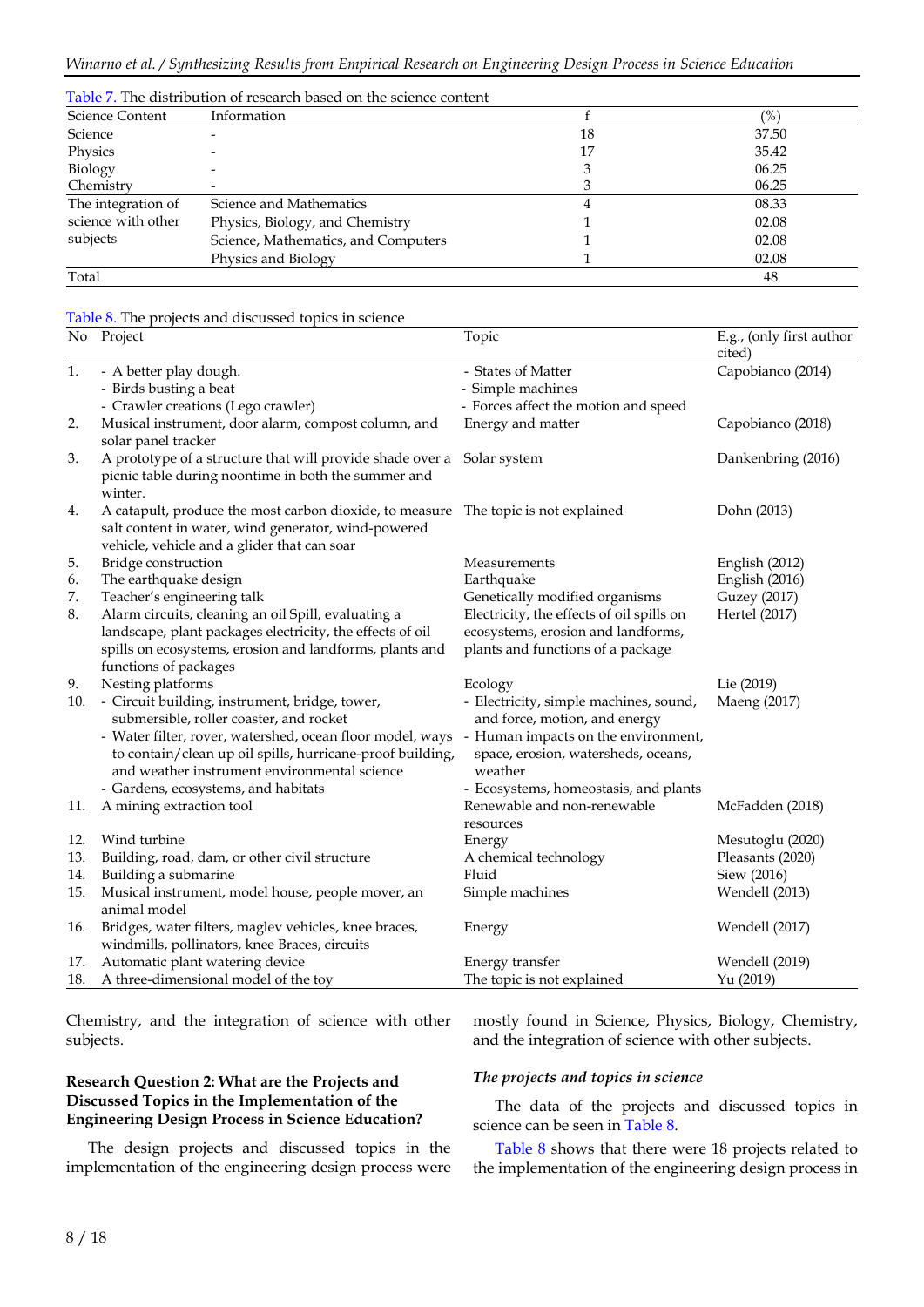### Table 9. The projects and discussed topics in Physics

| No  | Project                                                                      | Topic                                                  | E.g., (only first author |
|-----|------------------------------------------------------------------------------|--------------------------------------------------------|--------------------------|
|     |                                                                              |                                                        | cited)                   |
| 1.  | Wind Turbine                                                                 | Energy                                                 | Bamberger (2013)         |
| 2.  | Energy-efficient home design                                                 | Energy/Heat transfer                                   | Chao (2017)              |
| 3.  | Cantilevers                                                                  | Center of mass                                         | Chase (2019)             |
| 4.  | Electric vehicle electric vehicles' batteries                                | Sustainability and alternative energy                  | Egbue (2015)             |
| 5.  | Catapult                                                                     | Simple machines                                        | English (2013)           |
| 6.  | Virtual computer-aided design and simulation                                 | Mechanics lever scales, Cam toy,                       | Fan (2015)               |
|     |                                                                              | Gear wheeled range finder, Gear set.                   |                          |
| 7.  | Optical instrument                                                           | Mirror and lens                                        | King (2016)              |
| 8.  | Toy crane                                                                    | Simple machines                                        | Korur (2015)             |
| 9.  | People Mover                                                                 | Simple machines                                        | Marulcu (2013)           |
| 10. | The save the penguins engineering design                                     | Thermal energy and heat transfer                       | Schnittka (2011)         |
| 11. | The save the penguins engineering design                                     | Thermal energy and heat transfer                       | Schnittka (2012)         |
| 12. | Solar car                                                                    | Energy                                                 | Shahali (2016)           |
| 13. | Free electricity energy                                                      | Electricity and magnetism                              | Syukri (2018)            |
| 14. | Camera                                                                       | Optics                                                 | Valtorta (2015)          |
| 15. | A stable, quiet, thermally                                                   | Strength, elastic modulus, density,                    | Wendell (2010)           |
|     | comfortable model house.                                                     | heat capacity, thermal conductivity,<br>and expansion. |                          |
| 16. | A Cost-effective rooftop solar power system for their<br>home buildings.     | Energy                                                 | Xie (2018)               |
|     | 17. A foil boat, trebuchet, fan boat, and marshmallow tower, Energy transfer |                                                        | Zhou (2017)              |

#### Table 10. The projects and discussed topics in Biology

|    |                                                                                           | $\cdots$ |                                |                                    |
|----|-------------------------------------------------------------------------------------------|----------|--------------------------------|------------------------------------|
|    | No Project                                                                                |          | Topic                          | E.g., (only first author<br>cited) |
|    |                                                                                           |          |                                |                                    |
|    | A Simple hydroponic system, a fish fitness-testing device, Plants and Space, Fit Fish,    |          |                                | Crotty $(2017)$                    |
|    | a barrier that effectively reduces the cross-contamination Genetically Modified Organisms |          |                                |                                    |
|    | of non-GMO cornfields from GMO cornfields.                                                |          |                                |                                    |
| 2. | Engineering talk                                                                          |          | The topic is not explained     | Johnston (2019)                    |
| 3. | Explore cells, consider the relationship of the structure                                 |          | Genetically modified organisms | Lie (2019)                         |
|    | and function of DNA, basic heredity patterns found in                                     |          |                                |                                    |

nature, study sexual and asexual reproduction.

## Table 11. The projects and discussed topics in Chemistry

|    | Table 11. The projects and diseassed to pies in Chemistr  |                                                           |                          |
|----|-----------------------------------------------------------|-----------------------------------------------------------|--------------------------|
|    | No Project                                                | Topic                                                     | E.g., (only first author |
|    |                                                           |                                                           | cited)                   |
|    | Airbag, chemical reactions project                        | Force, motion, position and velocity,                     | Chiu (2011)              |
|    |                                                           | climate change, energy use, and                           |                          |
|    |                                                           | greenhouse gases.                                         |                          |
|    | Cold-pack design, keeping apples from turning brown,      | Chemical reactions and energy, Rate Aydin-Gunbatar (2018) |                          |
|    | devising homemade indicators and pH strips,               | of chemical reaction, acids and bases,                    |                          |
|    | instruments for measuring the $CO2$ level in an aquarium, | electrochemistry, Aqueous solution,                       |                          |
|    | and building voltaic cells.                               | and chemical equilibrium,                                 |                          |
| 3. | Airplane, popcorn challenge, rocket body to attach to     | Chemicals                                                 | Hammack (2015)           |
|    | their film canisters                                      |                                                           |                          |

science. It can be concluded that the choice of projects varied on the discussed topic.

#### *The projects and topics in Physics*

The data of the projects and discussed topics in Physics can be seen in Table 9.

Table 9 shows that there were 17 projects related to the implementation of the engineering design process in Physics. It can be concluded that the choice of projects varied depending on the discussed topic.

#### *The projects and topics in Biology*

The data of the projects and discussed topics in Biology can be seen in Table 10.

Table 10 shows that there were three projects related to the implementation of the engineering design process in Biology. It can be concluded that the choice of projects varied depending on the discussed topic.

#### *The projects and topics in Chemistry*

The data of the projects and discussed topics in Chemistry can be seen in Table 11.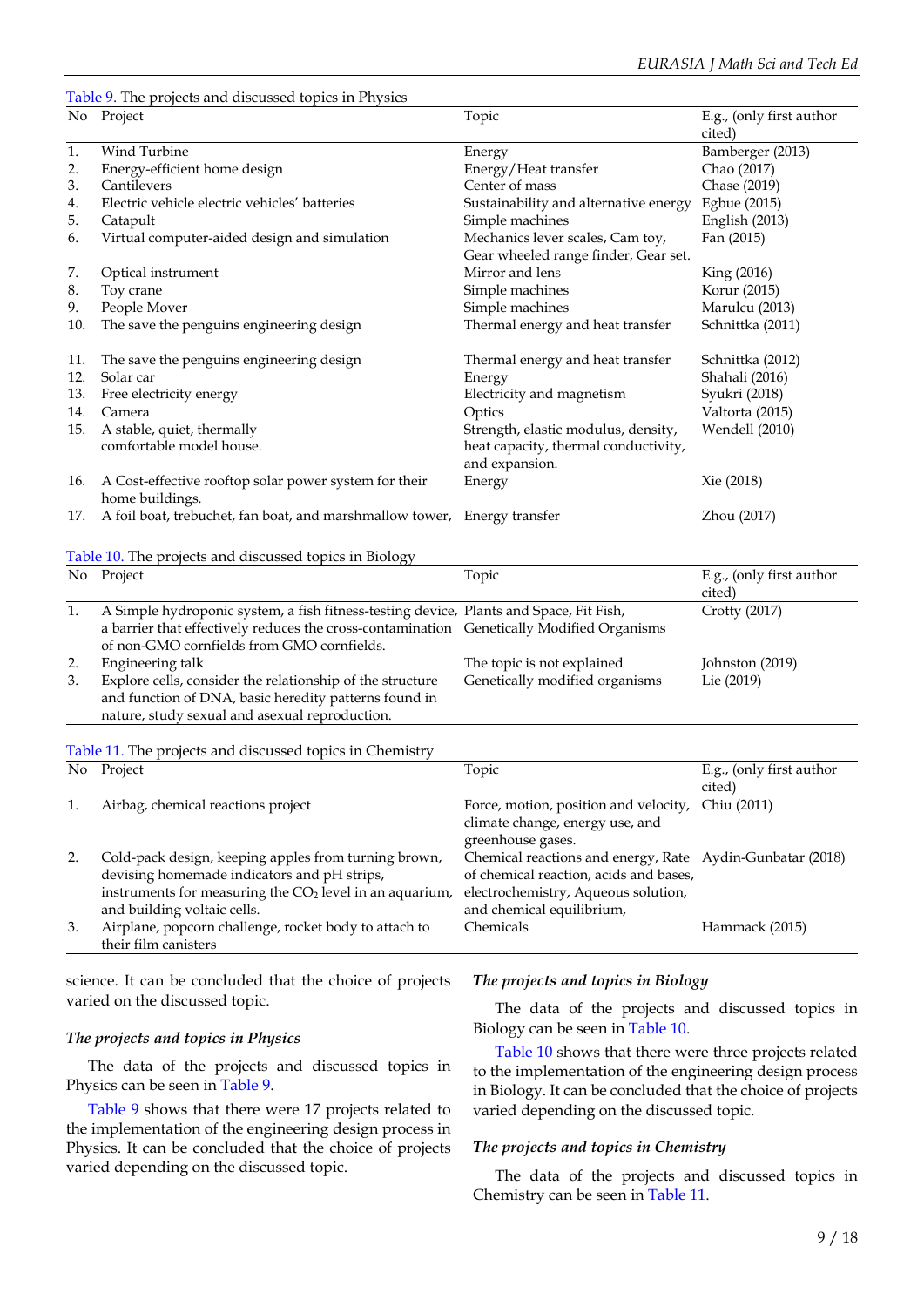|                | Table 12. The projects and discussed topics in science integrated with other subjects     |                                                                                 |                                    |                                                                        |  |  |  |
|----------------|-------------------------------------------------------------------------------------------|---------------------------------------------------------------------------------|------------------------------------|------------------------------------------------------------------------|--|--|--|
|                | No Project                                                                                | Topic                                                                           | E.g., (only first<br>author cited) | <b>Science Content</b>                                                 |  |  |  |
| $\mathbf{1}$ . | Wind Turbine                                                                              | Energy                                                                          | Berland (2013)                     | Science and math                                                       |  |  |  |
| 2.             | A Pinhole camera, a system to                                                             | Power equations and energy                                                      | Berland (2014);                    | Science and math                                                       |  |  |  |
|                | take aerial images, wind                                                                  | transformation (Science)                                                        | Berland (2016)                     |                                                                        |  |  |  |
|                | turbines, robotic vehicles, and<br>construction helmets.                                  | Converting between different units of<br>measurement (Math)                     |                                    |                                                                        |  |  |  |
| 3.             | A model ear, sound detection,<br>and applied them to the<br>operation of the vocal tract. | Sound wave                                                                      | Ward (2016)                        | Physics, Biology                                                       |  |  |  |
| 4.             | The earthquake design task                                                                | Genetics (Biology), projectile motion<br>(Physics), chemical energy (Chemistry) | Apedoe (2013)                      | Physics, Biology<br>Chemistry                                          |  |  |  |
| 5.             | Spatula design<br>Wheelchair design                                                       | The topic is not explained                                                      | Hynes (2012)                       | Science, Mathematics,<br>Science and Mathematics,<br>General, computer |  |  |  |
| 6.             | Making of a clay boat                                                                     | Concept of volume                                                               | Park (2016)                        | Science and Mathematics                                                |  |  |  |

|  |  | Table 12. The projects and discussed topics in science integrated with other subjects |
|--|--|---------------------------------------------------------------------------------------|
|  |  |                                                                                       |

| Table 13. The distribution of research based on the cognitive benefits |  |
|------------------------------------------------------------------------|--|
|------------------------------------------------------------------------|--|

| No | <b>Benefits</b>                                        | E.g., (only first author cited)                       |  |
|----|--------------------------------------------------------|-------------------------------------------------------|--|
|    | Improving students' content knowledge/student's        | Chao (2017); Marulcu (2013); Park (2016); Dankenbring |  |
|    | achievement                                            | (2016); Aydin-Gunbatar (2018); Guzey (2017)           |  |
|    | Improving science teachers' understanding              | Mesutoglu (2020)                                      |  |
|    | Effective for conceptual change                        | Schnittka (2011)                                      |  |
| 4  | Introducing engineering at the beginning of the lesson | Crotty (2017)                                         |  |
|    | resulted in higher students' achievements compared to  |                                                       |  |
|    | introducing engineering only at the end of the lesson  |                                                       |  |
|    | Total                                                  |                                                       |  |

Table 11 shows that there were 3 projects related to the implementation of the engineering design process in Chemistry. It can be concluded that the choice of projects varied depending on the discussed topic.

#### *The projects and topics in science integrated with other subjects*

The data of the projects and discussed topics in science integrated with other subjects can be seen in Table 12.

Table 12 shows that there were 6 projects related to the implementation of the engineering design process in science integrated with other subjects. It can be concluded that the choice of projects varied depending on the discussed topic.

#### **Research Question 3: What are the Benefits of the Engineering Design Process in Science Education?**

This study also examined the benefits of the engineering design process in science education. According to Martín‐Páez, Aguilera, Perales‐Palacios, and Vílchez‐González (2019), the benefits of a learning approach can be classified into cognitive benefits, procedural benefits (skills benefits), and attitudinal benefits. In this study, we classified them into four categories of cognitive benefits, procedural benefits (skills benefits), attitudinal benefits, and the combination of the three aforementioned benefits. There is an addition of one category: the combination of the three aforementioned benefits because this study also incorporated interdisciplinary research related to science.

### *Cognitive benefits*

Cognitive benefits are those that are based on empirical factual knowledge. The complete data of the cognitive benefits of the engineering design process can be found in Table 13.

Table 13 shows that the cognitive benefits of the engineering design process were found in 9 articles. Most articles claimed that the engineering design process improved students' content knowledge. It can be concluded that the implementation of the engineering design process in science education may improve students' content knowledge, science teachers' understanding, and is effective for conceptual change.

### *Procedural Benefits (Skills Benefits)*

Procedural/skills benefits are proficiency in a specific field. The complete data of the procedural benefits of the engineering design process can be found in Table 14.

Table 14 shows that the procedural benefits (skills benefits) of the engineering design process were found in 21 articles. Most articles claimed that the engineering design process could integrate engineering with science learning. It can be concluded that the implementation of the engineering design process in science education may improve students' content knowledge, science teachers'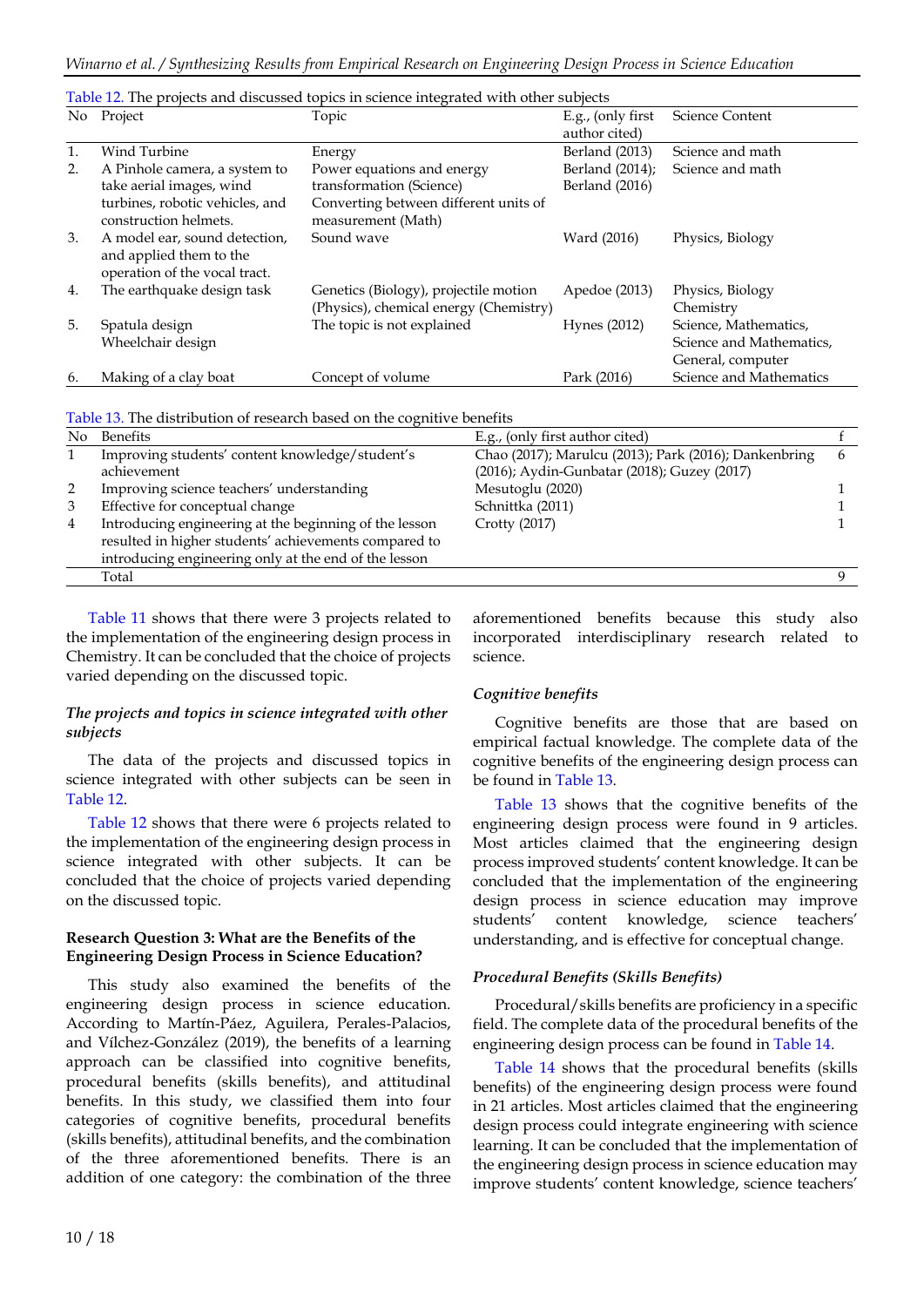| Table 14. The distribution of research based on the procedural benefits (skills benefits) |                                                                            |                                       |    |
|-------------------------------------------------------------------------------------------|----------------------------------------------------------------------------|---------------------------------------|----|
|                                                                                           | No Benefits                                                                | E.g., (only first author cited)       |    |
| $\mathbf{1}$                                                                              | Encourage mindful planning and students' modeling practices.               | Bamberger (2013)                      |    |
| 2                                                                                         | A better understanding of engineering design aspects was achieved when     | Berland (2014)                        |    |
|                                                                                           | using qualitative method compared to quantitative                          |                                       |    |
| 3                                                                                         | Improved students' thinking                                                | Capobianco (2018)                     |    |
| $\overline{4}$                                                                            | Improved students' attention to learning and transfer situation            | Chase (2019)                          |    |
| 5                                                                                         | Better ability in integrating engineering and science learning             | Chiu (2011); Berland (2013); Valtorta |    |
|                                                                                           |                                                                            | (2015); Berland (2016)                |    |
| 6                                                                                         | Effective monitoring factor for the generation of ideas and students'      | English (2012)                        |    |
|                                                                                           | reasoning                                                                  |                                       |    |
| 7                                                                                         | Improved students' problem-solving skills                                  | English (2013); Syukri (2018)         |    |
| 8                                                                                         | Improved students' ability in handling the complexity of a task            | English (2016)                        |    |
| 9                                                                                         | Supported STEM integration                                                 | Johnston (2019)                       |    |
| 10                                                                                        | Useful for structuring stages of design, construction, and redesign        | King (2016)                           |    |
| 11                                                                                        | Improved students' level of ability in various subjects                    | Schnittka (2012)                      |    |
| 12                                                                                        | Improved materials selection tasks, completion of their workbooks, and the | Wendel (2010)                         |    |
|                                                                                           | workbook's reflective record-keeping tasks                                 |                                       |    |
| 13                                                                                        | Improvement in sophisticated discourse                                     | Wendell (2017); McFadden (2018)       | 2  |
| 14                                                                                        | Improved the ability in designing projects                                 | Xie (2018); Lie (2019); Apedoe (2013) | 3  |
|                                                                                           | Total                                                                      |                                       | 21 |

Table 15. The distribution of research based on the attitudinal benefits

| No | <b>Benefits</b>                                                                                           | E.g., (only first author cited) |  |
|----|-----------------------------------------------------------------------------------------------------------|---------------------------------|--|
|    | Improved participation, student interest and self-concept in engineering and Capobianco (2014)<br>science |                                 |  |
| 2  | Stimulating students' situational interest                                                                | Dohn (2013)                     |  |
| 3  | Impacted positively on students' perceptions of engineering and technology                                | Hammack (2015)                  |  |
| 4  | Attitudes towards engineering                                                                             | Lie (2019)                      |  |
| 5  | Supported efficacy                                                                                        | Maeng (2017)                    |  |
| 6  | Improved teachers' views on the implementation of the engineering design<br>process in their teachings    | Pleasants (2020)                |  |
| 7  | Improved interest in STEM subjects and career                                                             | Shahali (2016)                  |  |
|    | Total                                                                                                     |                                 |  |
|    |                                                                                                           |                                 |  |

understanding, and is effective for improving various students' skills.

#### *Attitudinal benefits*

Attitudinal benefits are benefits related to behavior or actions based on one's stance. The complete data of the attitudinal benefits of the engineering design process can be found in Table 15.

Table 15 shows that the attitudinal benefits of the engineering design process were found in 7 articles. It can be concluded that the implementation of the engineering design process in science education may result in various attitudinal benefits.

#### *Combination of cognitive, procedural/skills, and attitudinal benefits*

The combination of cognitive, procedural/skills, and attitudinal benefits is the benefit obtained by more than one cognitive, procedural/skills, and/or attitudinal benefits. Thus, this section measures more than one variable from the three categories. The complete data of the combination of cognitive, procedural/skills, and attitudinal benefits of the engineering design process can be found in Table 16.

Table 16 shows that the combination of cognitive, procedural/skills, and attitudinal benefits of the engineering design process were found in 11 articles. Most articles claimed that the engineering design process improved scientific knowledge and reasoning. Based on the data, it can be concluded that the implementation of the engineering design process in science education may result in different combinations of cognitive, procedural/skills, and attitudinal benefits.

## **DISCUSSION**

This study aims to review 48 articles from international highly-regarded journals related to the engineering design process in science education. The focus of this study is to investigate the distribution of research based on the characteristics of the content, projects, and discussed topics, and benefits of the engineering design process in science education. A literature review study that examines the distribution of research based on the characteristics of the content is in line with several previous studies (Deveci & Çepni, 2017). Martín-Páez, Aguilera, Perales-Palacios, and Vílchez-González (2019) which state that the analysis of the distribution of research based on the general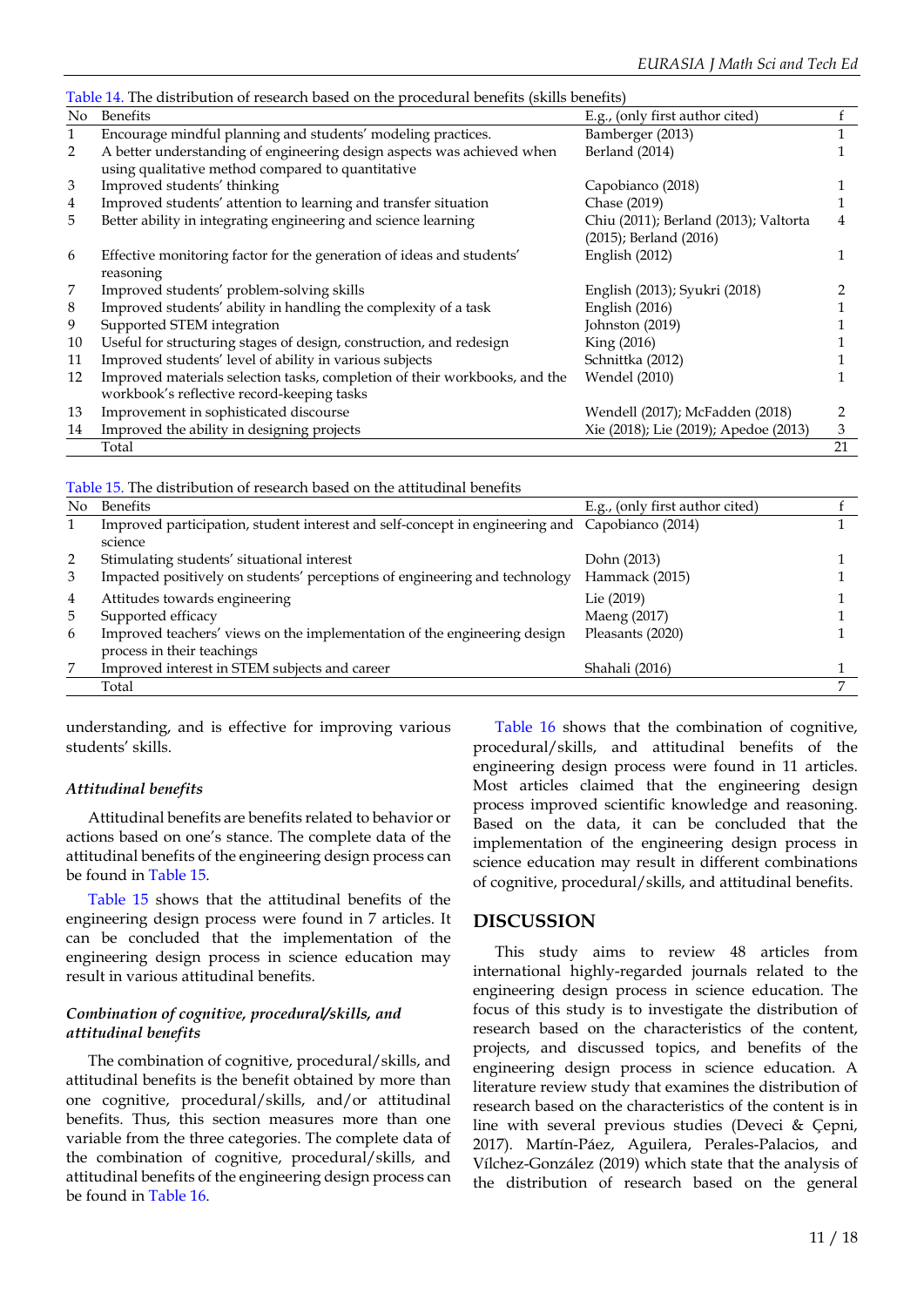| Table 16. The distribution of research based on the attitudinal benefits |                                                        |                                 |    |                                 |
|--------------------------------------------------------------------------|--------------------------------------------------------|---------------------------------|----|---------------------------------|
| No.                                                                      | Benefits                                               | E.g., (only first author cited) |    | <b>Benefits</b>                 |
| 1.                                                                       | Impacted positively on conceptual knowledge, higher-   | Fan (2015)                      |    | 1 Cognitive & Procedural/skills |
|                                                                          | order thinking skills, and design project activity     |                                 |    |                                 |
| 2.                                                                       | Improved subject matter and pedagogical content        | Hynes (2012)                    |    | 1 Cognitive & Procedural/skills |
|                                                                          | knowledge                                              |                                 |    |                                 |
| 3.                                                                       | Improved achievement and creative attitude             | Korur (2015)                    |    | 1 Cognitive & Procedural/skills |
| 5.                                                                       | Improved scientific knowledge and reasoning            | Yu (2019); Wendell (2019)       |    | 2 Cognitive & Procedural/skills |
| 6.                                                                       | Improved students' understanding and self-efficacy     | Zhou (2017)                     |    | 1 Cognitive & Attitude          |
| 7.                                                                       | Improved knowledge building and students' interest     | Egbue (2015)                    |    | 1 Cognitive & Attitude          |
| 8.                                                                       | Motivated students to write and communicate            | Hertel (2017)                   |    | Attitude & Procedural/skills    |
| 9.                                                                       | Improved curiosity and scientific disciplines          | Ward (2016)                     |    | Attitude & Procedural/skills    |
| 10.                                                                      | Improved attitudes and science content knowledge       | Wendell (2013)                  |    | Attitude & Procedural/skills    |
| 11.                                                                      | Improved students' knowledge, attitudes, and practices | Siew (2016)                     |    | Attitude, Procedural/skills,    |
|                                                                          |                                                        |                                 |    | and attitude                    |
|                                                                          | Total                                                  |                                 | 11 |                                 |
|                                                                          |                                                        |                                 |    |                                 |

characteristics of the content are one of the important parts in writing a literature review study.

The articles reviewed in this study were published from 2010 to 2020. The span of 10 years was specifically chosen so that the results of this study are not out of date (still conforming to the current situation) and are suitable for use as a reference by stakeholders in the field of science education. The highest number of reviewed articles were published in 2016, and the lowest number was published in 2020. All chosen articles are of good quality because they are indexed by Scopus and WoS. The countries that implement the engineering design process in science education are still very few in number. The research approaches used are quantitative, qualitative, and mixed methods. The most used research approach was qualitative, and the least used approach was mixed methods. Most studies used a qualitative research approach because data collection from some of these studies usually employed one observation or interviews through video recordings. Based on the method of collecting the data, the researcher chose a research approach that was deemed more suitable, which was qualitative, compared to other research approaches. The results of this statement are in line with research in the engineering design process in science education, which mostly used a qualitative research approach (Johnston, Akarsu, Moore, & Guzey, 2019; King & English, 2016). Meanwhile, studies that use a mixed-method research approach mostly employed data collection in more than one manner, such as classroom observations, science tests, and surveys (Guzey, Ring-Whalen, Harwell, & Peralta, 2017). In addition, Gunbatar (2018) also used a mixed-method in his research. In the study, data collection methods used two methods: the Chemistry achievement test and interviews. Furthermore, the engineering design process is implemented in science education of various educational stages (levels). The results of the analysis show that the implementation in the undergraduate/graduate level is still rather scarce compared to the elementary, middle school, and high school levels. Therefore, there are still many opportunities to seek research novelty from the implementation of the engineering design process at the university level.

This study analyzed the characteristics of the content based on the year of publication, type of publication, countries that implement the engineering design process, research approach, educational stage, and science content. The choice of content analysis was supported by several previous studies that examine the year of publication (Jayarajah, Saat, Rauf, & Amnah, 2014; Martín-Páez, Aguilera, Perales-Palacios, & Vílchez-González, 2019), the type of publication (Belland, Walker, Kim, & Lefler, 2017; Çetin & Demircan, 2018; Henderson, Beach & Finkelstein, 2011; Jeong, Hmelo-Silver, & Jo, 2019; Martín‐Páez, Aguilera, Perales‐ Palacios, & Vílchez‐González, 2019), and the countries that implement it (Martín‐Páez, Aguilera, Perales‐ Palacios, & Vílchez‐González, 2019; Reinhold, Holzberger, & Seidel, 2018; Uzunboylu & Özcan, 2019). Jayarajah, Saat, Rauf, and Amnah (2014) also claims that examining the research approach is important in the analysis of the general characteristics of the content. In addition, some previous studies also investigate the content based on the educational stage (Deveci & Çepni, 2017; Martín‐Páez, Aguilera, Perales‐Palacios, & Vílchez‐González, 2019) and the science content (Arık & Topçu, 2020). If a study analyzes content based on the year of publication, type of publication, countries that implement the engineering design process, research approach, educational stage, and science content, the results of the study can provide an overview for readers. Readers can judge whether the journals being analyzed are of high quality, up-to-date, and assess other important aspects.

This study also analyzed the distribution of research based on design projects and discussed topics when implementing the engineering design process in science education. The results show that the design projects varied based on the discussed topics. The distribution of research based on design projects and discussed topics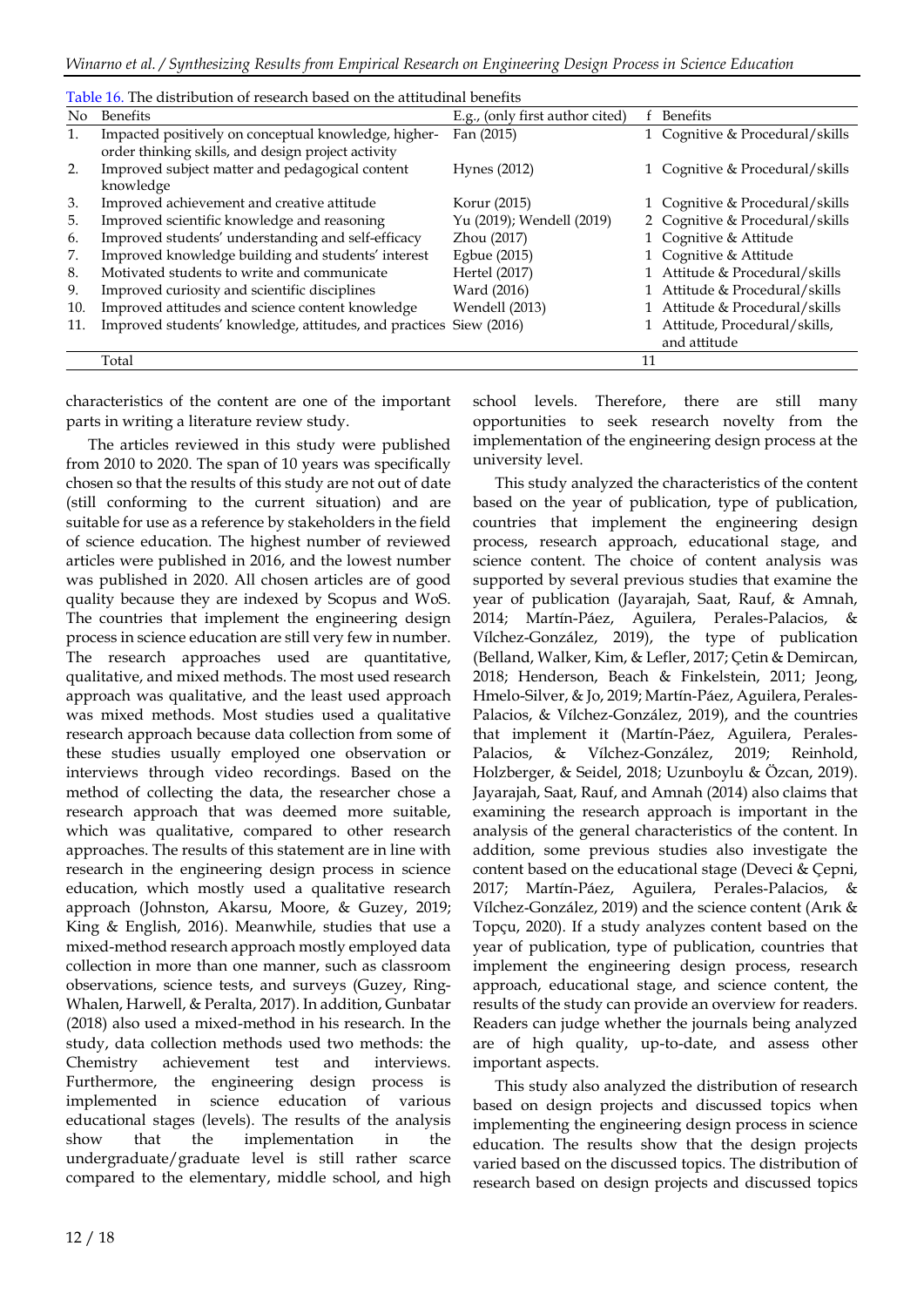discovered that the implementation of the engineering design process was found in Science, Physics, Biology, Chemistry, and the integration of science with other subjects. Some examples of research in the engineering design process in Science use bridge construction project to teach the topic of measurements to 58 middle school students (English, Hudson, & Dawes, 2012), submarine building to teach the topic of fluid to 89 middle school students (Siew, Goh, & Sulaiman, 2016), and musical instrument, door alarm, compost column, solar panel tracker were also used to teach the topic of energy and matter to 32 elementary school teachers (Capobianco, DeLisi, & Radloff, 2018).

Some examples of research in the engineering design process in Physics design a wind turbine to teach the topic of energy (Bamberger & Cahill, 2013), an optical instrument to teach the topic of mirror and lens (King  $\&$ English, 2016), and used free electrical energy to teach the topic of electricity and magnetism (Syukri, Halim, Mohtar, & Soewarno, 2018). In addition, some studies related to the engineering process in Biology designed a simple hydroponic system to teach the topic of Plants (Crotty et al., 2017); explore cells, consider the relationship of the structure and function of DNA were also discussed to teach the topic of genetically modified organisms (GMOs) (Lie, Guzey, & Moore, 2019). In Chemistry, the topic of climate change, energy use, and greenhouse gases utilized the project of airbag design and chemical reactions project (Chiu & Linn, 2011). Furthermore, Hammack, Ivey, Utley, and High (2015) taught the topic of chemicals using an airplane design project, a popcorn challenge, and a rocket body attached to their film canisters. In addition to Science, Physics, Biology, and Chemistry, the engineering design process is also implemented in science that is integrated with other subjects. That said, projects at hand may utilize several subjects at once. The engineering design process for the integration of science with other subjects was designing a pinhole camera, a system to take aerial images, a wind turbine, robotic vehicles, and construction helmets. The aforementioned projects were used to teach the topic of power equations and energy transformation (Science) and converting between different units of measurement (Mathematics) (Berland & Steingut, 2016). Moreover, Apedoe and Schunn (2013) taught the topic of Genetics (Biology), projectile motion (Physics), chemical energy (Chemistry) through the project of designing the earthquake task.

The result of this study also shows that the implementation of the engineering design process has its benefits in science education. The said benefits were classified into cognitive benefits, procedural benefits (skills benefits), attitudinal benefits, the combination of the three benefits. This result is in line with the previous study that found STEM approach in science education to have resulted in cognitive benefits, procedural benefits (skills benefits), and attitudinal benefits (Martín‐Páez, Aguilera, Perales‐Palacios, & Vílchez‐González, 2019). The difference of this study from the aforementioned previous study lies in the classification of the benefits. The previous study divided the benefits into three, whereas this study divided the benefits into four aspects, adding the combination of cognitive, procedural (skills), and attitudinal benefits.

Several previous studies investigated that the cognitive benefits of the implementation of the engineering design process were that it improved students' content knowledge/students' achievement (Aydin-Gunbatar, Tarkin-Celikkiran, Kutucu, & Ekiz-Kiran, 2018; Chao et al., 2017; Dankenbring & Capobianco, 2016; Guzey, Ring-Whalen, Harwell, & Peralta, 2017; Marulcu & Barnett, 2013; Park, Park, & Bates, 2016). Mesutoglu and Baran (2020) also claimed that the engineering design process improved science teachers' understanding. When it comes to procedural benefits (skills benefits), some researches stated that the engineering design process improved students' problem-solving skills (English, Hudson, & Dawes, 2013; Syukri, Halim, Mohtar, & Soewarno, 2018), students' ability in designing a project (Xie, 2018) as well as sophisticated discourse (McFadden & Roehrig, 2018; Wendell, Wright, & Paugh, 2017). Furthermore, attitudinal benefits were also found in the implementation of the engineering design process. The stated benefits include improving students' interest in STEM subjects and career (Shahali, Halim, Rasul, Osman, & Zulkifeli, 2016), attitudes towards engineering (Lie, Guzey, & Moore, 2019), and it impacted positively on students' perceptions of engineering and technology (Hammack, Ivey, Utley, & High, 2015). To add, the engineering design process in science education may result in the combination of cognitive, procedural/skills, and attitudinal benefits. Fan and Yu (2015) claimed that the engineering design process improved students' achievement (cognitive benefits) and creative attitude (procedural/skills benefits). This finding is supported by another study asserting that the engineering design process improved scientific knowledge (cognitive benefits) and reasoning (procedural/skills benefits) (Yu, Wu, & Fan, 2019; Wendell, Swenson, & Dalvi, 2019). One research even found the combination of all three benefits: improved students' knowledge (cognitive benefits), attitude (attitudinal benefits), and practices (procedural/skills benefits) (Siew, Goh, & Sulaiman, 2016). So, the benefits of the implementation of the engineering design process in science education include cognitive benefits, procedural (skills) benefits, attitudinal benefits, and a combination of the three benefits.

This research also has its strengths and weaknesses. The strength of this research is that the chosen journals are of high quality and up to date. This statement is supported by the fact that the selected articles were chosen from journals indexed by Scopus (Q1 and Q2)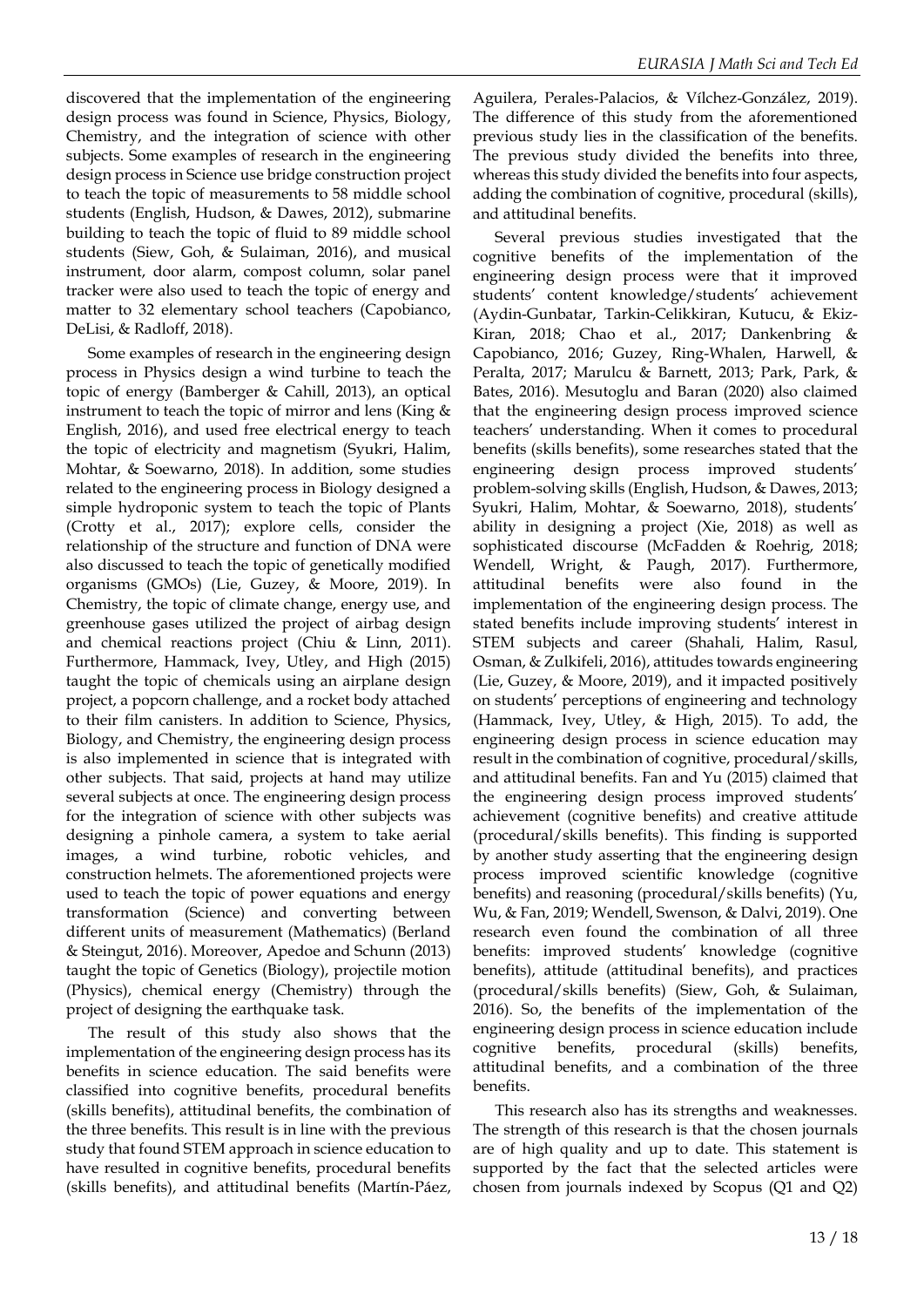and the Web of Science (WoS) in the last ten years. The results of this study are very useful because topics and projects commonly used by previous researchers are elaborated. In addition, the results of this research can be useful for teachers, lecturers, or further researchers in order to implement the engineering design processes in science education or other fields. Meanwhile, the weakness of this research is that aspects related to how the stages of the engineering design process in science education have not been explained. However, research related to stages of the engineering design process in science education can be explained in further research.

# **CONCLUSIONS**

Currently, the reform of science education is to integrate science learning with the engineering design process. However, there are still challenges met in its implementation. The implementation is found to still be rather inconsistent. Most science teachers are still too unfamiliar with the engineering design process to be able to implement it in their science teaching. Therefore, a literature review study is important to be carried out. This study analyzed the characteristics of the content based on the year of publication, type of publication, countries that implement the engineering design process, research approach, educational stage, and science content. The result of the study shows that there were 48 articles chosen for review published from 2010 to 2020. All chosen articles are of good quality because they are indexed by Scopus and WoS. The countries that implement the engineering design process in science education are the United States of America (USA), Australia, Taiwan, Turkey, Malaysia, Denmark, and Indonesia. The most used research approach was qualitative, and the least used approach was mixed methods. Moreover, the engineering design process is implemented in science education of various educational stages (level). However, the implementation in the undergraduate/graduate level is still rather scarce. The engineering design process was found to be implemented in Science, Physics, Biology, Chemistry, and the integration of science with other subjects. This study also analyzed the distribution of research based on design projects and discussed topics when implementing the engineering design process in science education. The results show that the choice of projects used in implementing the engineering design process varied based on the discussed topics. Additionally, the implementation of the engineering design process has its benefits in science education. The benefits include cognitive benefits, procedural benefits (skills benefits), attitudinal benefits, and the combination of cognitive, procedural (skills), and attitudinal. The engineering design process is considered a new trend in the current reform of science education. Thus, the results of this study can be used as a reference for all stakeholders involved in science education, especially teachers,

lecturers, or future researchers. In addition, the engineering design process can be used as an alternative learning approach in science education. The gap for future research is that we have not found any study that implements the engineering design process in the subject of integrated science with preservice science teachers as subjects. Therefore, we recommend the engineering design process to be implemented in science education with projects and topics that have yet to be discussed by previous researchers. Also, research related to stages of the engineering design process in science education can be explained in further research.

# **REFERENCES**

- Apedoe, X. S., & Schunn, C. D. (2013). Strategies for success: uncovering what makes students successful in design and learning. *Instructional Science*, *41*(4), 773-791. [https://doi.org/10.1007/](https://doi.org/10.1007/s11251-012-9251-4) [s11251-012-9251-4](https://doi.org/10.1007/s11251-012-9251-4)
- Arık, M., & Topçu, M. S. (2020). Implementation of engineering design process in the K-12 science classrooms: trends and issues. *Research in Science Education*, 1-23. [https://doi.org/10.1007/s11165-](https://doi.org/10.1007/s11165-019-09912-x) [019-09912-x](https://doi.org/10.1007/s11165-019-09912-x)
- Atman, C. J., Adams, R. S., Cardella, M. E., Turns, J., Mosborg, S., & Saleem, J. (2007). Engineering design processes: a comparison of students and expert practitioners. *Journal of Engineering Education*, 96(4), 359-379. [https://doi.org/10.1002/](https://doi.org/10.1002/j.2168-9830.2007.tb00945.x) [j.2168-9830.2007.tb00945.x](https://doi.org/10.1002/j.2168-9830.2007.tb00945.x)
- Aydin-Gunbatar, S., Tarkin-Celikkiran, A., Kutucu, E. S., & Ekiz-Kiran, B. (2018). The influence of a designbased elective STEM course on preservice chemistry teachers' content knowledge, STEM conceptions, and engineering views. *Chemistry Education Research and Practice*, *19*(3), 954-972. <https://doi.org/10.1039/c8rp00128f>
- Bamberger, Y. M., & Cahill, C. S. (2013). Teaching design in middle-school: Instructors' concerns and scaffolding strategies. *Journal of Science Education and Technology*, *22*(2), 171-185. [https://doi.org/](https://doi.org/10.1007/s10956-012-9384-x) [10.1007/s10956-012-9384-x](https://doi.org/10.1007/s10956-012-9384-x)
- Banko, W., Grant, M. L., Jabot, M. E., McCormack, A. J., & O'Brien, T. (2013). Science for the next generation.
- Bennett, J., Lubben, F., Hogarth, S., & Campbell, B. (2005). Systematic reviews of research in science education: rigour or rigidity?. *International Journal of Science Education*, *27*(4), 387-406. <https://doi.org/10.1080/0950069042000323719>
- Berland, L. K., Martin, T. H., Ko, P., Peacock, S. B., Rudolph, J. J., & Golubski, C. (2013). Student learning in challenge-based engineering curricula. *Journal of Pre-College Engineering Education Research (J-PEER)*, *3*(1), 53-64. [https://doi.org/10.7771/](https://doi.org/10.7771/2157-9288.1080) [2157-9288.1080](https://doi.org/10.7771/2157-9288.1080)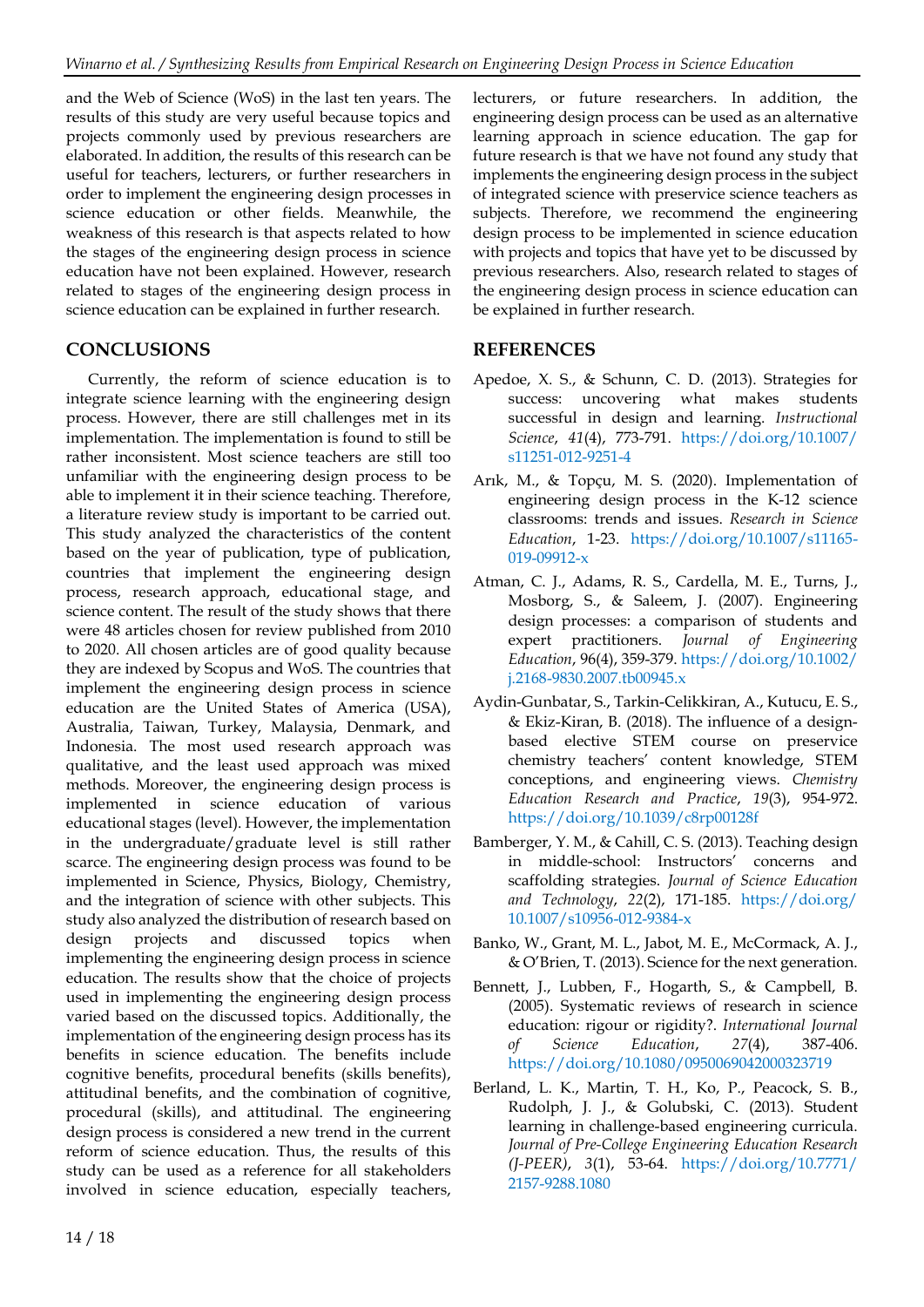- Berland, L., Steingut, R., & Ko, P. (2014). High school student perceptions of the utility of the engineering design process: creating opportunities to engage in engineering practices and apply math and science content. *Journal of Science Education and Technology*, *23*(6), 705-720. [https://doi.org/10.1007/s10956-](https://doi.org/10.1007/s10956-014-9498-4) [014-9498-4](https://doi.org/10.1007/s10956-014-9498-4)
- Berland, L. K., & Steingut, R. (2016). Explaining variation in student efforts towards using math and science knowledge in engineering contexts. *International Journal of Science Education*, *38*(18), 2742-2761. <https://doi.org/10.1080/09500693.2016.1260179>
- Belland, B. R., Walker, A. E., Kim, N. J., & Lefler, M. (2017). Synthesizing results from empirical research on computer-based scaffolding in STEM education: A meta-analysis. *Review of Educational Research*, *87*(2), 309-344. [https://doi.org/10.3102/00346543](https://doi.org/10.3102/0034654316670999) [16670999](https://doi.org/10.3102/0034654316670999)
- Borrego, M., Foster, M. J., & Froyd, J. E. (2014). Systematic literature reviews in engineering education and other developing interdisciplinary fields. *Journal of Engineering Education*, *103*(1), 45-76. <https://doi.org/10.1002/jee.20038>
- Capobianco, B. M. (2011). Exploring a science teacher's uncertainty with integrating engineering design: An action research study. *Journal of Science Teacher Education*, *22*(7), 645-660. [https://doi.org/10.1007/](https://doi.org/10.1007/s10972-010-9203-2) [s10972-010-9203-2](https://doi.org/10.1007/s10972-010-9203-2)
- Capobianco, B.M., Yu, J.H. & French, B.F. (2014). Effects of engineering design-based science on elementary school science students' engineering identity development across gender and grade. *Res Sci Educ* 45**,** 275-292. [https://doi.org/10.1007/s11165-014-](https://doi.org/10.1007/s11165-014-9422-1) [9422-1](https://doi.org/10.1007/s11165-014-9422-1)
- Capobianco, B. M., DeLisi, J., & Radloff, J. (2018). Characterizing elementary teachers' enactment of high‐leverage practices through engineering design‐based science instruction. *Science Education*, *102*(2), 342-376. <https://doi.org/10.1002/sce.21325>
- Çetin, M., & Demircan, H. Ö. (2018). Empowering technology and engineering for STEM education through programming robots: a systematic literature review. *Early Child Development and Care*, 1-13.

<https://doi.org/10.1080/03004430.2018.1534844>

- Chao, J., Xie, C., Nourian, S., Chen, G., Bailey, S., Goldstein, M. H., ... & Tutwiler, M. S. (2017). Bridging the design‐science gap with tools: Science learning and design behaviors in a simulated environment for engineering design. *Journal of Research in Science Teaching*, *54*(8), 1049-1096. <https://doi.org/10.1002/tea.21398>
- Chase, C. C., Malkiewich, L., & S Kumar, A. (2019). Learning to notice science concepts in engineering

activities and transfer situations. *Science Education*, *103*(2), 440-471. <https://doi.org/10.1002/sce.21496>

- Chiu, J. L., & Linn, M. C. (2011). Knowledge integration and wise engineering. *Journal of Pre-College Engineering Education Research (J-PEER)*, *1*(1), 1-14. <https://doi.org/10.7771/2157-9288.1026>
- Crotty, E. A., Guzey, S. S., Roehrig, G. H., Glancy, A. W., Ring-Whalen, E. A., & Moore, T. J. (2017). Approaches to integrating engineering in STEM units and student achievement gains. *Journal of Pre-College Engineering Education Research (J-PEER)*, *7*(2), 1-14. <https://doi.org/10.7771/2157-9288.1148>
- Dankenbring, C., & Capobianco, B. M. (2016). Examining elementary school students' mental models of sunearth relationships as a result of engaging in engineering design. *International Journal of Science and Mathematics Education*, *14*(5), 825-845. <https://doi.org/10.1007/s10763-015-9626-5>
- Deveci, İ., & Çepni, S. (2017). Studies conducted on entrepreneurship in science education: thematic review of research. *Journal of Turkish Science Education (TUSED)*, *14*(4). 126-143. Retrieved from [http://tused.org/index.php/tused/article/view/](http://tused.org/index.php/tused/article/view/178) [178](http://tused.org/index.php/tused/article/view/178)
- Dohn, N. B. (2013). Situational interest in engineering design activities. *International Journal of Science Education*, *35*(12), 2057-2078. [https://doi.org/](https://doi.org/10.1080/09500693.2012.757670) [10.1080/09500693.2012.757670](https://doi.org/10.1080/09500693.2012.757670)
- Dutson, A. J., Todd, R. H., Magleby, S. P., & Sorensen, C. D. (1997). A review of literature on teaching engineering design through project‐oriented capstone courses. *Journal of Engineering Education*, *86*(1), 17-28. [https://doi.org/10.1002/j.2168-](https://doi.org/10.1002/j.2168-9830.1997.tb00260.x) [9830.1997.tb00260.x](https://doi.org/10.1002/j.2168-9830.1997.tb00260.x)
- Egbue, O., Long, S., & Ng, E. H. (2015). Charge it! Translating electric vehicle research results to engage 7th and 8th grade girls. *Journal of science education and technology*, *24*(5), 663-670. <https://doi.org/10.1007/s10956-015-9555-7>
- English, L. D., Hudson, P. B., & Dawes, L. (2012). Engineering design processes in seventh-grade classrooms: Bridging the engineering education gap. *European Journal of Engineering Education*, *37*(5), 436-447.

<https://doi.org/10.1080/03043797.2012.708721>

- English, L. D., Hudson, P. B., & Dawes, L. A. (2013). Engineering based problem solving in the middle school: Design and construction with simple machines. *Journal of Pre-College Engineering Education Research*, *3*(2), 1-13. [https://doi.org/](https://doi.org/10.7771/2157-9288.1081) [10.7771/2157-9288.1081](https://doi.org/10.7771/2157-9288.1081)
- English, L. D., King, D., & Smeed, J. (2016). Advancing integrated STEM learning through engineering design: Sixth-grade students' design and construction of earthquake resistant buildings. *The*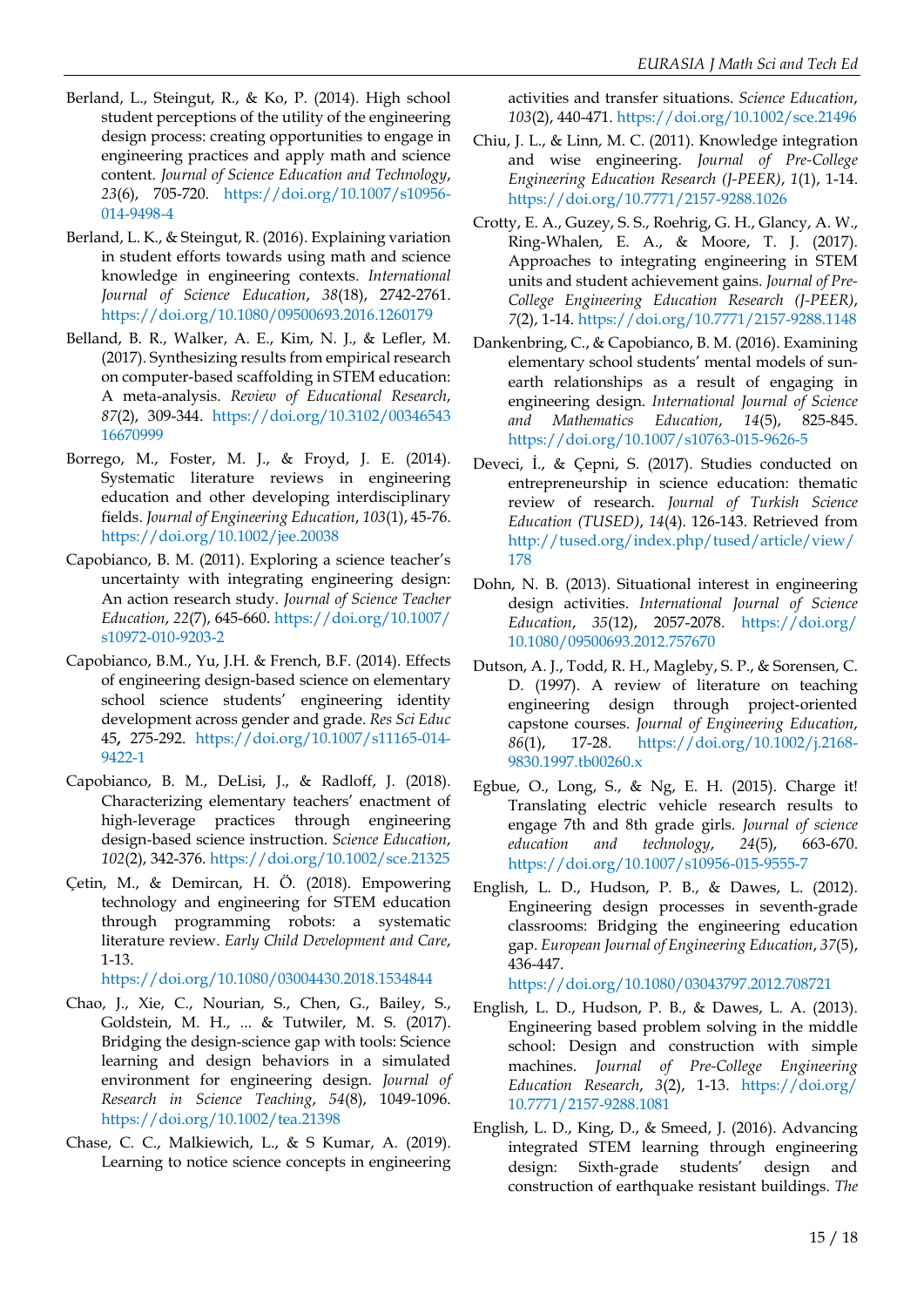*Journal of Educational Research*, *110*(3), 255-271. <https://doi.org/10.1080/00220671.2016.1264053>

- Fan, S. C., & Yu, K. C. (2015). How an integrative STEM curriculum can benefit students in engineering design practices. *International Journal of Technology and Design Education*, *27*(1), 107-129. <https://doi.org/10.1007/s10798-015-9328-x>
- Guzey, S. S., Harwell, M., Moreno, M., Peralta, Y., & Moore, T. J. (2016). The impact of design-based STEM integration curricula on student achievement in engineering, science, and mathematics. *Journal of Science Education and Technology*, *26*(2), 207-222. [https://doi.org/](https://doi.org/10.1007/s10956-016-9673-x) [10.1007/s10956-016-9673-x](https://doi.org/10.1007/s10956-016-9673-x)
- Guzey, S. S., Moore, T. J., Harwell, M., & Moreno, M. (2016). STEM integration in middle school life science: Student learning and attitudes. *Journal of Science Education and Technology*, *25*(4), 550-560. <https://doi.org/10.1007/s10956-016-9612-x>
- Guzey, S. S., Ring-Whalen, E. A., Harwell, M., & Peralta, Y. (2017). Life STEM: A case study of life science learning through engineering design. *International Journal of Science and Mathematics Education*, *17*(1), 23-42. <https://doi.org/10.1007/s10763-017-9860-0>
- Hammack, R., Ivey, T. A., Utley, J., & High, K. A. (2015). Effect of an engineering camp on students' perceptions of engineering and technology. *Journal of Pre-College Engineering Education Research (J-PEER)*, *5*(2), 10-21. [https://doi.org/10.7771/2157-](https://doi.org/10.7771/2157-9288.1102) [9288.1102](https://doi.org/10.7771/2157-9288.1102)
- Henderson, C., Beach, A., & Finkelstein, N. (2011). Facilitating change in undergraduate STEM instructional practices: An analytic review of the literature. *Journal of research in science teaching*, *48*(8), 952-984. <https://doi.org/10.1002/tea.20439>
- Hertel, J. D., Cunningham, C. M., & Kelly, G. J. (2017). The roles of engineering notebooks in shaping elementary engineering student discourse and practice. *International Journal of Science Education*, *39*(9), 1194-1217. <https://doi.org/10.1080/09500693.2017.1317864>
- Hynes, M. M. (2012). Middle-school teachers' understanding and teaching of the engineering design process: A look at subject matter and pedagogical content knowledge. *International journal of technology and design education*, *22*(3), 345- 360. <https://doi.org/10.1007/s10798-010-9142-4>
- Jayarajah, K., Saat, R. M., Rauf, A., & Amnah, R. (2014). A Review of Science, Technology, Engineering & Mathematics (STEM) Education Research from 1999-2013: A Malaysian Perspective. *Eurasia Journal of Mathematics, Science & Technology Education*, *10*(3). 155-163.

<https://doi.org/10.12973/eurasia.2014.1072a>

- Jeong, H., Hmelo-Silver, C. E., & Jo, K. (2019). Ten years of computer-supported collaborative learning: a meta-analysis of CSCL in STEM education during 2005-2014. *Educational Research Review*, 28, 100284. <https://doi.org/10.1016/j.edurev.2019.100284>
- Johnston, A. C., Akarsu, M., Moore, T. J., & Guzey, S. S. (2019). Engineering as the integrator: A case study of one middle school science teacher's talk. *Journal of Engineering Education*, *108*(3), 418-440. <https://doi.org/10.1002/jee.20286>
- King, D., & English, L. D. (2016). Engineering design in the primary school: Applying STEM concepts to build an optical instrument. *International Journal of Science Education*, *38*(18), 2762-2794. <https://doi.org/10.1080/09500693.2016.1262567>
- Kim, E., Oliver, J. S., & Kim, Y. A. (2019). Engineering design and the development of knowledge for teaching among preservice science teachers. *School Science and Mathematics*, *119*(1), 24-34. <https://doi.org/10.1111/ssm.12313>
- Korur, F., Efe, G., Erdogan, F., & Tunç, B. (2015). Effects of toy crane design-based learning on simple machines. *International Journal of Science and Mathematics Education*, *15*(2), 251-271. <https://doi.org/10.1007/s10763-015-9688-4>
- Lammi, M., Denson, C., & Asunda, P. (2018). Search and review of the literature on engineering design challenges in secondary school settings. *Journal of Pre-College Engineering Education Research (J-PEER)*, *8*(2), 49-66. [https://doi.org/10.7771/2157-](https://doi.org/10.7771/2157-9288.1172) [9288.1172](https://doi.org/10.7771/2157-9288.1172)
- Lie, R., Aranda, M. L., Guzey, S. S., & Moore, T. J. (2019). Students' views of design in an engineering designbased science curricular unit. *Research in Science Education*, 1-21. [https://doi.org/10.1007/s11165-](https://doi.org/10.1007/s11165-018-9813-9) [018-9813-9](https://doi.org/10.1007/s11165-018-9813-9)
- Lie, R., Guzey, S. S., & Moore, T. J. (2019). Implementing engineering in diverse upper elementary and middle school science classrooms: Student learning and attitudes. *Journal of Science Education and Technology*, *28*(2), 104-117. [https://doi.org/10.1007](https://doi.org/10.1007/s10956-018-9751-3) [/s10956-018-9751-3](https://doi.org/10.1007/s10956-018-9751-3)
- Lin, K. Y., Hsiao, H. S., Chang, Y. S., Chien, Y. H. & Wu, Y. T. (2018). The effectiveness of using 3D printing technology in STEM project-based learning activities. *EURASIA Journal of Mathematics, Science and Technology Education*, *14*(12), 1-13. <https://doi.org/10.29333/ejmste/97189>
- Maeng, J. L., Whitworth, B. A., Gonczi, A. L., Navy, S. L., & Wheeler, L. B. (2017). Elementary science teachers' integration of engineering design into science instruction: results from a randomised controlled trial. *International Journal of Science Education*, *39*(11), 1529-1548. [https://doi.org/](https://doi.org/10.1080/09500693.2017.1340688) [10.1080/09500693.2017.1340688](https://doi.org/10.1080/09500693.2017.1340688)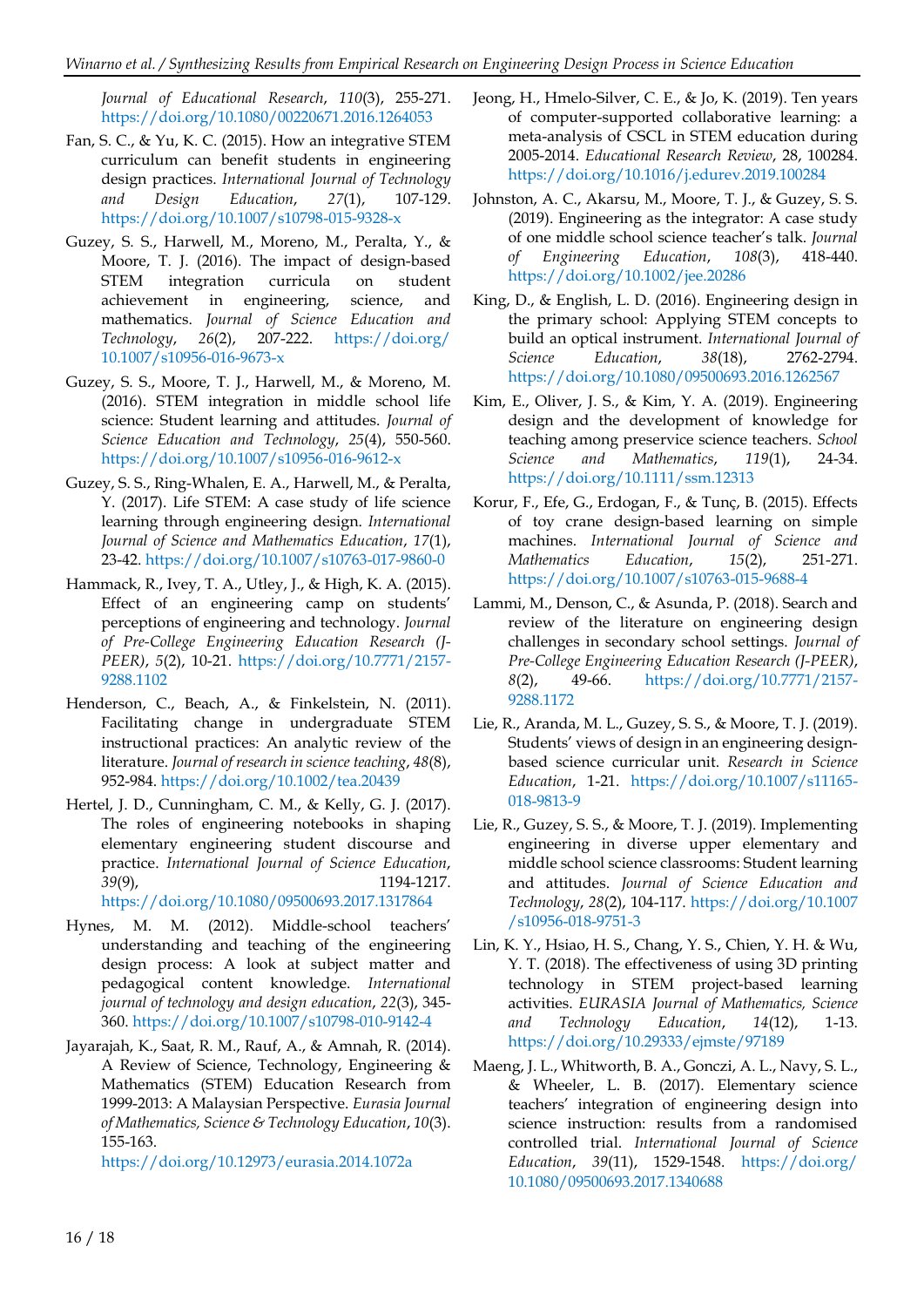- Martín‐Páez, T., Aguilera, D., Perales‐Palacios, F. J., & Vílchez‐González, J. M. (2019). What are we talking about when we talk about STEM education? A review of the literature. *Science Education*. 1-24. <https://doi.org/10.1002/sce.21522>
- Marulcu, I., & Barnett, M. (2013). Fifth graders' learning about simple machines through engineering design-based instruction using LEGO™ materials. *Research in Science Education*, *43*(5), 1825-1850. <https://doi.org/10.1007/s11165-012-9335-9>
- McFadden, J., & Roehrig, G. (2018). Engineering design in the elementary science classroom: supporting student discourse during an engineering design challenge. *International Journal of Technology and Design Education*, *29*(2), 231-262. [https://doi.org/](https://doi.org/10.1007/s10798-018-9444-5) [10.1007/s10798-018-9444-5](https://doi.org/10.1007/s10798-018-9444-5)
- Mesutoglu, C., & Baran, E. (2020). Examining the development of middle school science teachers' understanding of engineering design process. *International Journal of Science and Mathematics Education*, 1-21. [https://doi.org/10.1007/s10763-](https://doi.org/10.1007/s10763-019-10041-0) [019-10041-0](https://doi.org/10.1007/s10763-019-10041-0)
- Nurtanto, M., Pardjono, P., Widarto, W., & Ramdani, S. D. (2020). The effect of STEM-EDP in professional learning on automotive engineering competence in vocational high school. *Journal for the Education of Gifted Young Scientists, 8*(2), 633-649. <https://doi.org/10.17478/jegys.645047>
- Ogunkola, B. J., & Samuel, D. (2011). Science teachers' and students' perceived difficult topics in the integrated science curriculum of lower secondary schools in Barbados. *World Journal of Education*, *1*(2), 17-29. <https://doi.org/10.5430/wje.v1n2p17>
- Park, D. Y., Park, M. H., & Bates, A. B. (2016). Exploring young children's understanding about the concept of volume through engineering design in a STEM activity: A case study. *International Journal of Science and Mathematics Education*, *16*(2), 275-294. <https://doi.org/10.1007/s10763-016-9776-0>
- Petticrew, M., & Roberts, H. (2008). *Systematic reviews in the social sciences: A practical guide*. John Wiley & Sons.
- Pleasants, J., Olson, J. K., & De La Cruz, I. (2020). Accuracy of elementary teachers' representations of the projects and processes of engineering: results of a professional development program. *Journal of Science Teacher Education*, 1-22. <https://doi.org/10.1080/1046560X.2019.1709295>
- Reinhold, S., Holzberger, D., & Seidel, T. (2018). Encouraging a career in science: a research review of secondary schools' effects on students' STEM orientation. *Studies in Science Education*, *54*(1), 69- 103.

<https://doi.org/10.1080/03057267.2018.1442900>

- Schnittka, C., & Bell, R. (2011). Engineering design and conceptual change in Science: Addressing thermal energy and heat transfer in eighth grade. *International Journal of Science Education*, *33*(13), 1861-1887[.https://doi.org/10.1080/09500693.2010.](https://doi.org/10.1080/09500693.2010.529177) [529177](https://doi.org/10.1080/09500693.2010.529177)
- Schnittka, C. G. (2012). Engineering education in the science classroom: A case study of one teacher's disparate approach with ability-tracked classrooms. *Journal of Pre-College Engineering Education Research (J-PEER), 2*(1), 35-48. <https://doi.org/10.5703/1288284314654>
- Shahali, E. H. M., Halim, L., Rasul, M. S., Osman, K., & Zulkifeli, M. A. (2016). STEM learning through engineering design: Impact on middle secondary students' interest towards STEM. *EURASIA Journal of Mathematics, Science and Technology Education*, *13*(5), 1189-1211. [https://doi.org/10.12973/](https://doi.org/10.12973/eurasia.2017.00667a) [eurasia.2017.00667a](https://doi.org/10.12973/eurasia.2017.00667a)
- Siew, N. M., Goh, H., & Sulaiman, F. (2016). Integrating STEM in an engineering design process: the learning experience of rural secondary school students in an outreach challenge program. *Journal of Baltic Science Education*, *15*(4), 477-493. <http://www.scientiasocialis.lt/jbse/?q=node/518>
- Sun, D., Wang, Z. H., Xie, W. T., & Boon, C. C. (2014). Status of integrated science instruction in junior secondary schools of China: An exploratory study. *International Journal of Science Education*, *36*(5), 808- 838.

<https://doi.org/10.1080/09500693.2013.829254>

- Syukri, M., Halim, L., Mohtar, L. E., & Soewarno, S. (2018). The impact of engineering design process in teaching and learning to enhance students' science problem-solving skills. *Jurnal Pendidikan IPA Indonesia*, *7*(1), 66-75. [https://doi.org/10.15294/](https://doi.org/10.15294/jpii.v7i1.12297) [jpii.v7i1.12297](https://doi.org/10.15294/jpii.v7i1.12297)
- Uzunboylu, H., & Özcan, D. (2019). Teaching methods used in special education: A content analysis study. *International Journal of Cognitive Research in Science, Engineering, and Education*, *7*(2), 99-107. <https://doi.org/10.5937/IJCRSEE1902099U>
- Valtorta, C. G., & Berland, L. K. (2015). Math, science, and engineering integration in a high school engineering course: A qualitative study. *Journal of Pre-College Engineering Education Research (J-PEER)*, *5*(1),15-29[.https://doi.org/10.7771/2157-9288.1087](https://doi.org/10.7771/2157-9288.1087)
- Ward, L., Lyden, S., Fitzallen, N., & León de la Barra, B. (2016). Using engineering activities to engage middle school students in physics and biology. *Australasian Journal of Engineering Education*, *20*(2), 145-156.

<https://doi.org/10.1080/22054952.2015.1130092>

Wendell, K. B., & Lee, H. S. (2010). Elementary students' learning of materials science practices through